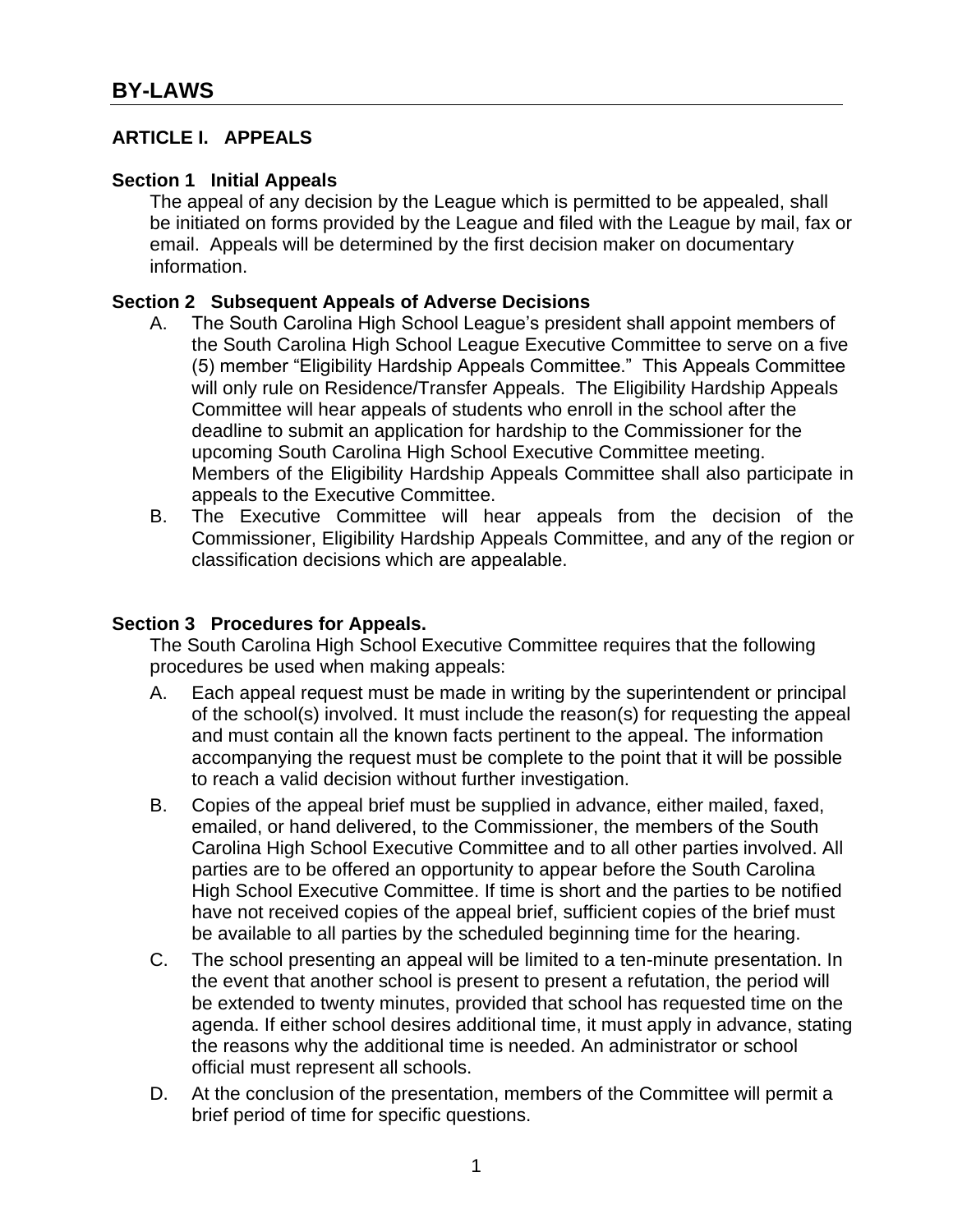- E. Persons presenting appeals should be businesslike in their presentations and should refrain from socializing with members of the Committee within the hearing room.
- F. Decisions by the Committee will be voted on in open session after the presentation of the case.

# **ARTICLE II – CLASSIFICATIONS AND REGIONS**

## **Section 1 Classifications and Region Constitutions**

- A. The Executive Committee of each classification will consist of the region coordinators and designated officers.
- B. At least 50% of the members of each executive committee must be principals, assistant principals, superintendents or assistant superintendents.
- C. State classification and region constitutions, bylaws and regulations must be in compliance with the League's governance documents and must be filed in the League Office in order to be effective. Any amendments must be filed with the League Office to be effective.
- D. Classification and region organization must be perfected and reported to the Commissioner by May 1 of each year.
- E. Governance documents for new regions become effective the date that the documents are filed with the League office if there is not an effective date written into the document itself.
- F. During a reclassification period prospective new members of the class must have the opportunity to fully participate in decisions regarding the constitution of the new classification.

# **Section 2 Transfers and Combinations of Schools**

- A. A school may transfer from one region to another in the same classification with the approval of a majority of the member schools in each affected region.
- B. A school transferring from one region to another will be entitled to its share of any funds in the region, but may expect to pay a fee equal to a member's share in the treasury of the new region.
- C. A school may also transfer from one classification to another, but will need a majority vote of the Executive Committees of the respective classification in addition to the approval of the individual regions involved.
- D. Two or more high schools under the same superintendent and governing board may combine for any activity sponsored by the League, provided the combination is approved by a majority vote of all schools in the region in which they desire to compete and by the Executive Committee of the appropriate classification as well as the Commissioner of the League. Such a combination of schools may not exceed the student population of the largest school in the classification unless otherwise approved by the affected classification.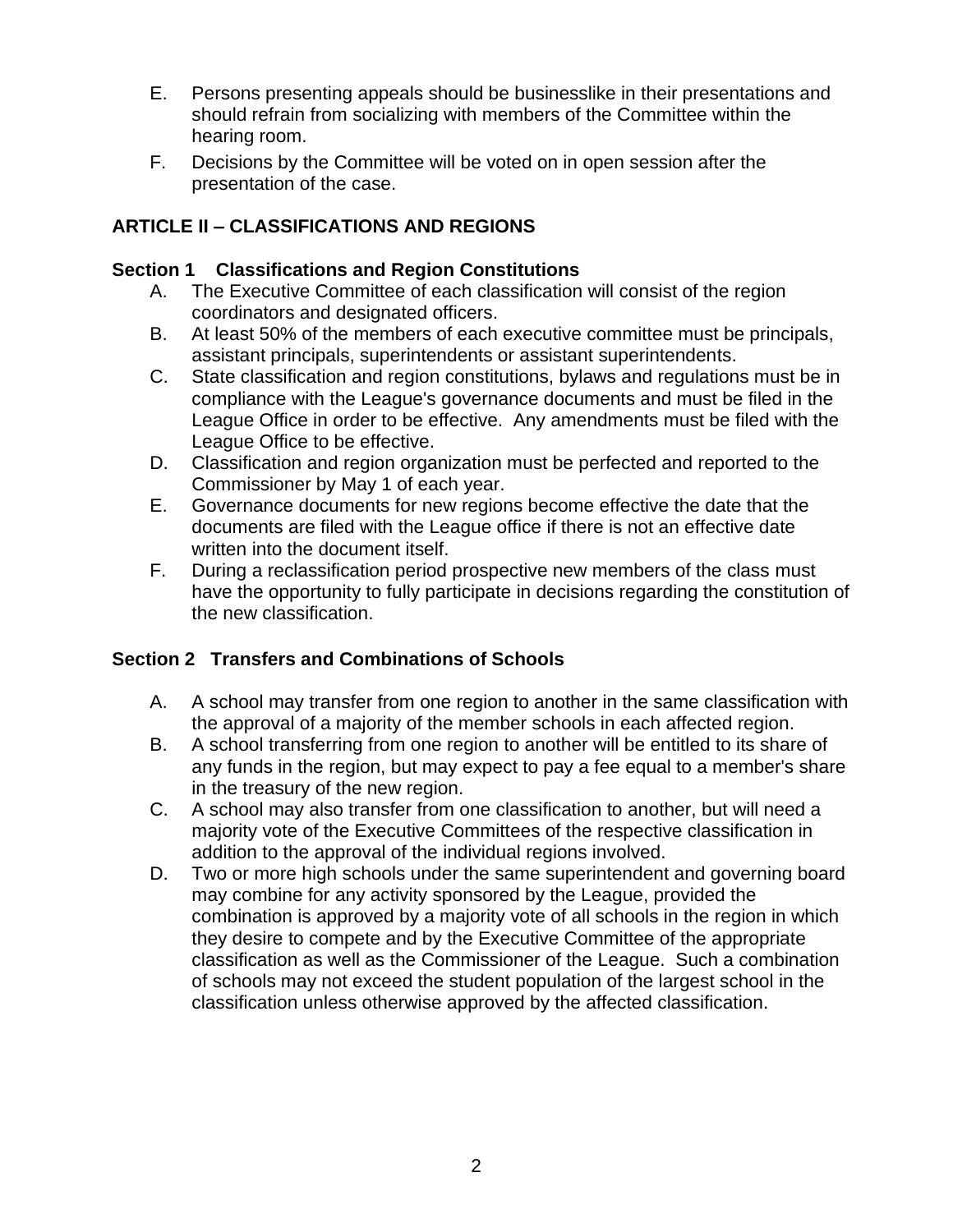- 1. To obtain permission to combine, the principals of all schools concerned must apply in writing to the region, to the president of the classification in which they wish to compete, and to the Commissioner at least 30 days in advance of the planned combination, clearly stating the reason for the combination.
- 2. This must be done for each year that the schools plan to combine.
- 3. Combinations where the combined enrollment exceeds the upper limits of a classification will be approved by the Commissioner for regular season play unless approved by the classification.
- 4. For activities decided by open competition, only the approval of the appropriate classification Executive Committee and Commissioner is needed. If a region champion is determined, the affected region must approve the combination.

## **Section 3 Region Championships**

- A. When a majority of the schools in a region request a championship in any activity, the region executive committee must provide a method of elimination.
- B. No school will be forced to compete in any activity of the League, but a school fielding a team shall play the teams required by the region.
- C. If a region representative(s) is not declared by the region executive committee, the classification Executive Committee may declare a region representative(s).
- D. When a committee arranging for elimination contests names the teams to take part, the teams so named are released from any conflicting games on their schedules.
- E. Contests for play-off positions should not be determined by forfeit, but should be scheduled, if possible, to permit play to determine the position.

## **Section 4 State Championships**

- A. The South Carolina High School League shall sponsor and control all championships. A championship shall be held in any activity in which more than half the members taking part vote in favor of it.
- B. The Commissioner shall arrange schedules for region representative(s) to play for State championships.
- C. The Commissioner shall arrange schedules for open State championships in any sport in which at least sixteen members of the League sponsor teams.
- D. The League will sponsor a championship in each classification that has a minimum of twelve of its schools with teams participating. If this requirement is not met, but a minimum fourteen schools with teams in adjoining classifications participate in a sport with a majority of the number coming from the higher classification, the League will sponsor a state championship for the combined classification.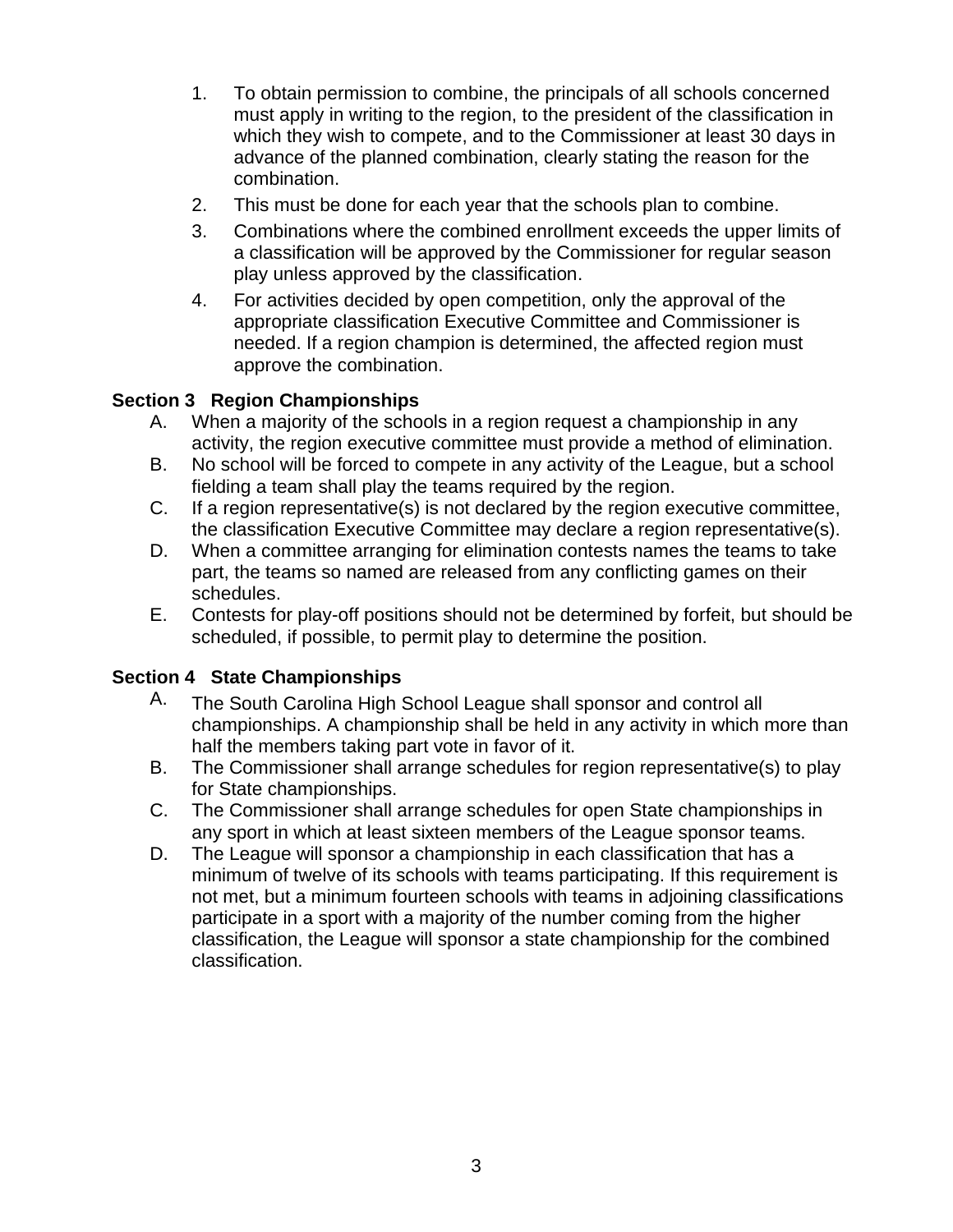# **ARTICLE III - STUDENT ELIGIBILITY**

**Section 1** In order to participate in athletic activities of the South Carolina High School League, a student must be enrolled in and attending a member or associate member school. The student must also meet other necessary requirements of all sections of this article.

## **Section 2 Age Limitations**

- A. A student, who becomes 19 years of age prior to July 1 of the upcoming school year, will not be eligible to compete in any athletic activities during that school year.
- B. Should a student become 15 years of age prior to July 1 of the upcoming school year, he/she shall be too old for a 7th and 8th grade team, he/she may be considered as enrolled in the 9th grade for eligibility purposes.
- C. **The League's age rule may not be set-aside under the special conditions provisions of the governance documents of the League.**

## **Section 3 Birth Certification**

- A. Schools shall have on file a copy of an official birth document for all student athletes. Any questions on authenticity will be submitted to the League Office.
- B. Official birth documents must meet the following criteria:
	- 1. It must be an original certified document.
	- 2. It must be obtained from the state, county, or city government in which the student was born.
	- 3. It must include the given and surnames.
	- 4. It must be legible and unaltered.
- C. Children born abroad may supply one of the following documents:
	- 1. If born abroad of American citizens:
		- a. Foreign Service Forms 240 or 545
		- b. Department of State Form 1350
		- c. Citizenship papers
		- d. Passport
	- 2. If born abroad of alien parents who are now U.S. citizens:
		- a. Immigration and Naturalization Service Form G-350
		- b. Original Naturalization Papers
	- 3. If born abroad and still a citizen of a foreign country:
		- a. Birth Certificates
		- b. Alien Card
		- c. Passports issued in foreign countries
- D. The following will not be accepted:
	- 1. Hospital Certificates
	- 2. Birth Notices
	- 3. Copies certified by Notaries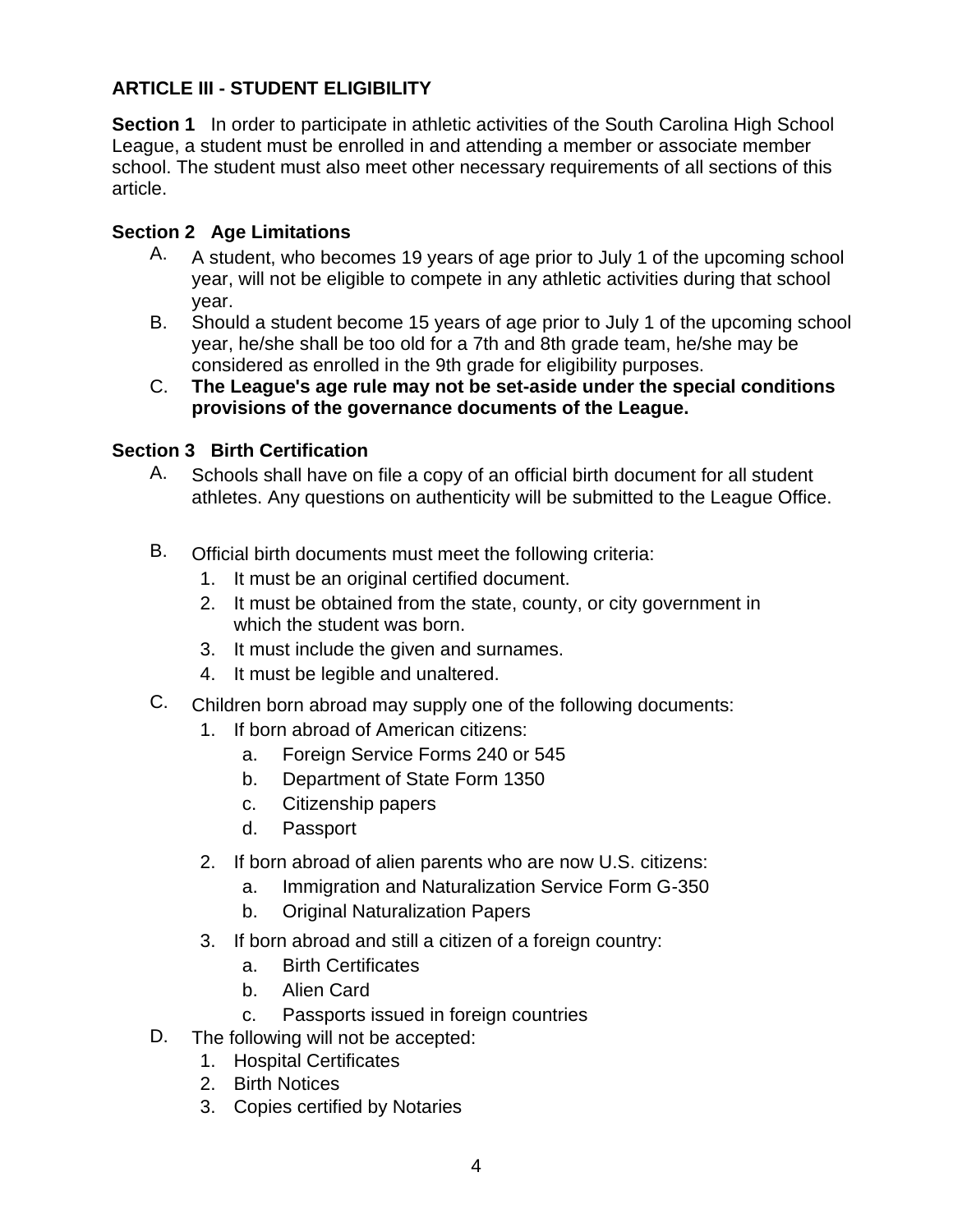E. Students participating in programs of member schools will submit official birth certificates to their principal for approval. Copies must be kept on file in the school.

# **Section 4 Academic Requirements**

- A. A student, while participating, must be a full-time student as determined by guidelines set forth by the State Department of Education. A student who is repeating a course for which he/she has previously received credit cannot count this course as one required for eligibility. This is considered as monitoring a course.
- B. To participate in interscholastic athletic activities, students in grades 9-12 must achieve an overall passing average in addition to the following:
	- 1. To be eligible in the first semester a student must pass a minimum of five Carnegie units applicable toward a high school diploma during the previous year. At least two units must have been passed during the second semester or summer school.
	- 2. To be eligible during the second semester the student must meet one of the following conditions:
		- a. If the student met first semester eligibility requirements then he or she must pass the equivalent of four, ½ units during the first semester.
		- b. If the student did not meet first semester eligibility requirements then he or she must pass the equivalent of five,  $\frac{1}{2}$  units during the first semester.

In most cases on a traditional or AB block schedule, the following example would apply:

- If eligible first semester, must pass four subjects
- If not eligible first semester, must pass five subjects

In a 4 X 4 block schedule where units or  $\frac{1}{2}$  units are granted at the end of the first semester the following will apply:

- If eligible first semester, must earn 2 units
- $\bullet$  If not eligible first semester, must earn 2  $\frac{1}{2}$  units
- 3. Students must satisfy eligibility requirements in the semester preceding participation.
	- a. Credits earned in a summer school approved by the State Department of Education may apply for first semester eligibility. A maximum of two units per year may be used.
	- b. Students eligible for a first semester sport will be permitted to complete that sport even if it extends into the second semester. Under the current League program, this will apply to participants in basketball and wrestling in the high school and middle school programs.
- 4. Students with Disabilities
	- a. Students diagnosed with disabilities and being served in a nondiploma program shall be considered eligible for participation in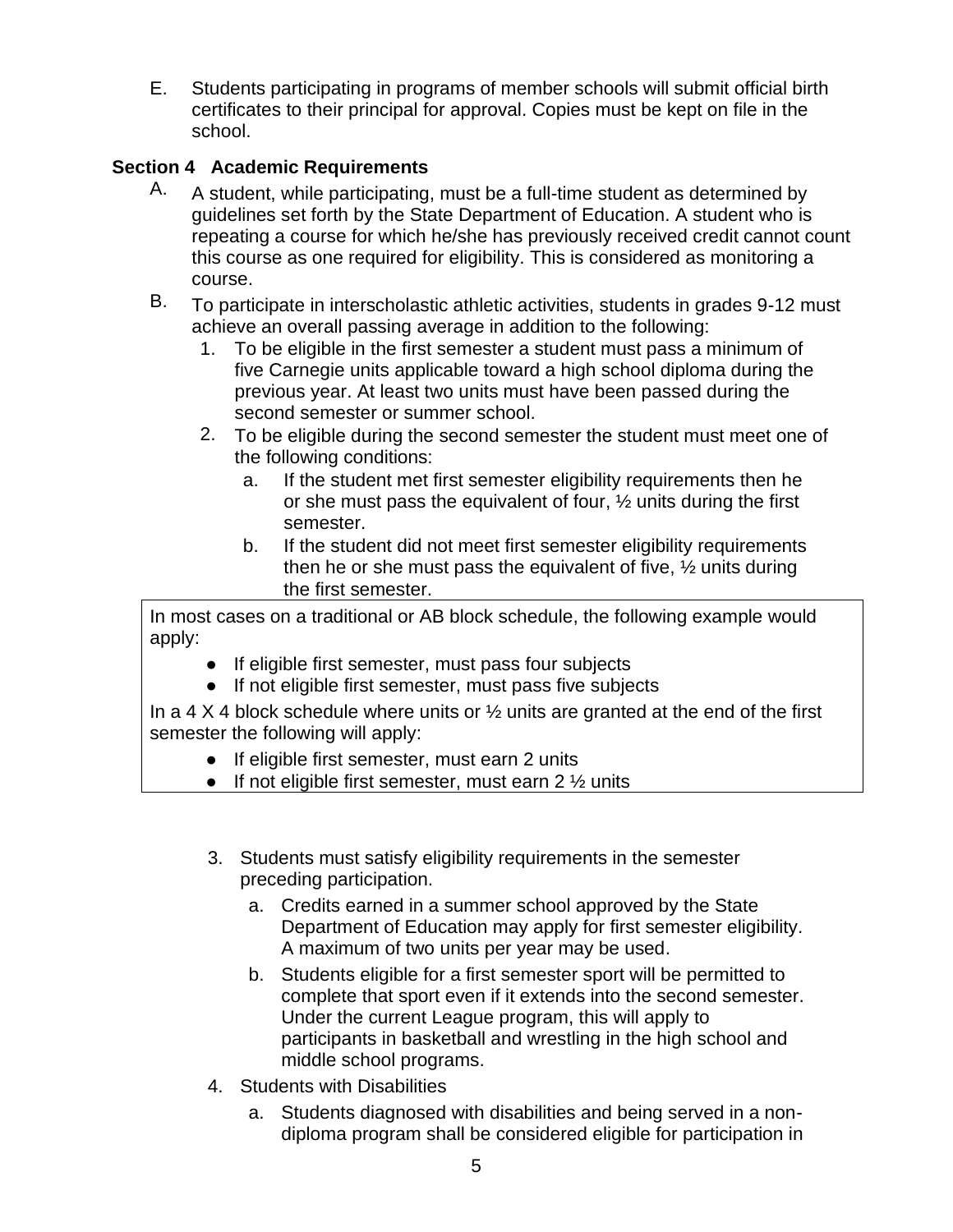interscholastic activities if he/she is successfully meeting the requirements of his/her Individual Education Plan.

- b. Students diagnosed with disabilities and being served in a program leading to a state high school diploma must meet all eligibility requirements previously stated for participation in interscholastic activities.
- 5. A course that is dropped after the 20th day of a semester with a failing average will be considered as a failed course when determining academic eligibility for the following semester.
- 6. Credit courses used for eligibility purposes must be courses that are applicable as credit toward a state high school diploma. A student may also use college credit courses provided the student has met or is meeting all requirements for graduation.
- 7. Academic deficiencies may not be made up through enrollment in adult education programs.
- 8. A maximum of two credit recovery units may be used toward eligibility to include the two units presently allowed in summer school. A credit recovery course must be accepted by the State Department of Education for graduation. To be eligible for recovery credits, the students must have received a minimum grade of 50. For eligibility purposes, a passing grade of "p" will equal a numerical grade of 60. Credit recovery/incompletes must be completed by the second Monday in August for first semester eligibility and by the second Monday in March for second semester eligibility.
- C. A student must not have received a high school diploma or its equivalent.
- D. Academic requirements for students enrolled in the seventh and eighth grades, including first semester 9th graders are:
	- 1. Students passing the sixth, seventh, and eighth grades by academic promotion pursuant to district policy are considered as having met the requirements for academic eligibility for first semester.
	- 2. Students in grades seven and eight must be meeting the school district promotion policy at the end of the first semester in order to be eligible for the second semester. (Second semester ninth grade students must meet League academic regulations.)
	- 3. A seventh or eighth grade repeater shall not be eligible during a school year if academic requirements for promotion were met during the previous year.
	- 4. A student who previously failed the seventh or eighth grade is eligible during the second semester if he/she has satisfactorily passed first semester work.
- E. Second semester eligibility begins when the first semester ends and the student is added to the certificate of eligibility form signed by the principal.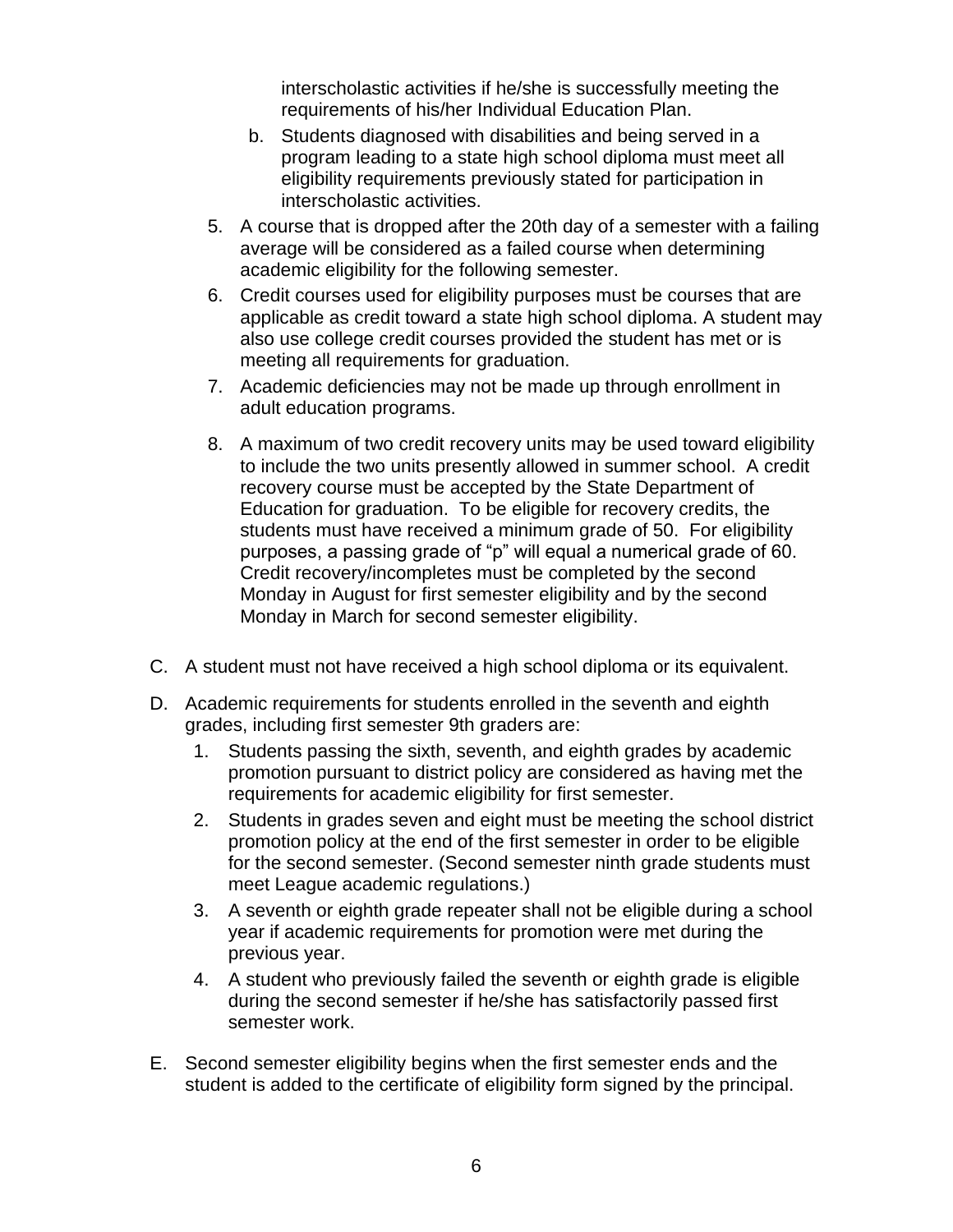F. Schools will follow the procedures outlined in the School Administrators Guide, published by the State Department of Education, in accepting or rejecting credits received by a student while the student is enrolled in private schools, including home schools and/or out of state schools.

# **Section 5 Special Conditions Eligibility**

- A. Ordinary cases of ineligibility shall not be considered as coming under the "special conditions" eligibility category. Ordinary cases of ineligibility are defined as those scenarios set forth and provided for in the Constitution or Bylaws and Rules.
- B. These provisions for special conditions are for cases of ineligibility which involve the existence of special conditions, which may include medical conditions or financial conditions, or in the proper case of a student with a disability.
- C. Favorable determination under these provisions requires a finding that the facts surrounding the alleged hardship are clear, undisputed, and supported by appropriate documentation. In any application for a hardship under this Rule, the burden is upon the party seeking the hardship to show entitlement to a hardship by clear and convincing evidence. The fact that a student has not participated for four seasons will not justify allowing such student to participate in interscholastic sports beyond the eighth semester after his/her entrance into the ninth grade. A transfer to remedy academic difficulties or failures is not, by itself, considered grounds for a waiver under this provision. However, external circumstances beyond the student's control which can be documented to have caused the academic failure may be considered if the student demonstrates that he/she, and the student's family, exercised reasonable efforts during the year to address the academic deficiencies, and the sending school was unable or unwilling to remedy such deficiencies.

Extraordinary Circumstances are:

- A. Circumstances which are unforeseeable, unavoidable and uncorrectable and which are completely beyond the control of the school, the coach, the student, the parents, the immediate household of the affected party, such that none of them could reasonably have been expected to comply with the rule; and
- B. Are not the result of actions, in whole or part, by the school, the coach, the student, the parents, the immediate household of the affected party; and
- C. Cause the imposition of severe and non-athletic burden upon the student and his/her family; and
- D. Are circumstances that are totally different from those that exist for the majority or even a small minority of students (e.g., usual maturation problems or family situations that do not cause severe and abnormal emotional problems, and academic or athletic deficiencies in a school's curriculum or extracurricular activities do not constitute a hardship).

Medical Hardship is: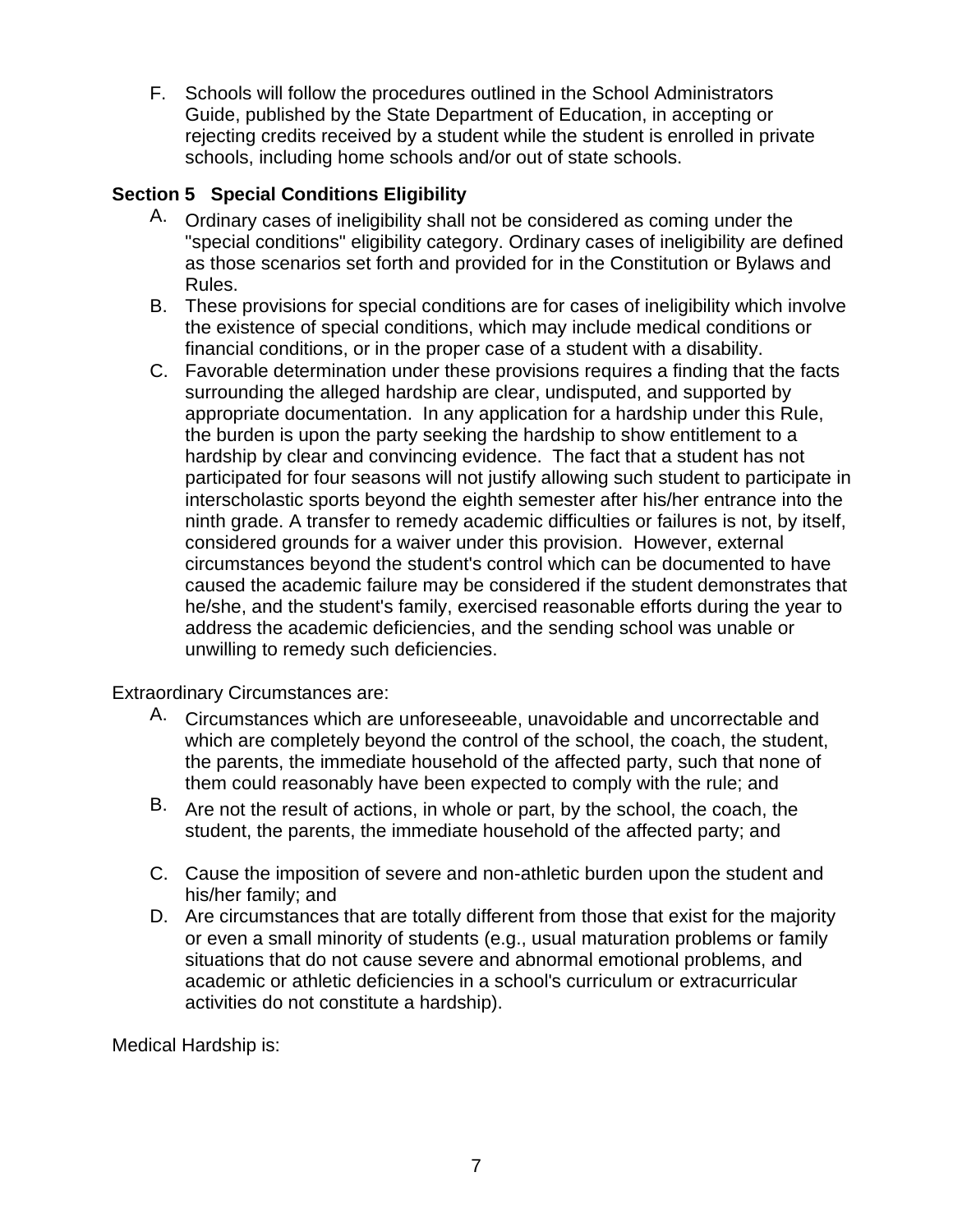- A. A long-confining illness, injury or death that results in:
	- 1 a change of the residence or the school attendance of the student's immediate household; or
	- 2. significant interruption of the student's normal progression towards graduation.
- B Conditions which produce severe and unusual emotional conditions which, in turn create a debilitating personal non-athletic hardship which would prevent a reasonable student under similar circumstances from satisfactorily completing a school year or would have prevented a reasonable student under similar circumstances from remaining at the sending school.
- $C<sub>c</sub>$  Injuries sustained in playing a sport do not constitute grounds for a medical hardship grant of an additional year. Illness, injury, severe or unusual emotional conditions or other circumstances of a similar nature must be verified in writing by a licensed medical doctor (M.D.).

## Financial Hardship is:

To be eligible under a financial hardship, the following criteria must be met:

- $A<sub>L</sub>$  There must be a change in the financial condition of the student's immediate household that did not exist at the start of the previous school year; and
- B. The changes in financial condition must be non-temporary, substantial and significantly beyond the control of the student and the student's immediate household.
- C. Documentation verifying the financial circumstances must be submitted with the petition (e.g. current & previous check stubs, documentation from previous & current employer, documentation from the South Carolina Department of Employment and Work Force).

### D. **Procedures to make hardship requests**

- 1. Each request must be made in writing by the superintendent or principal of the member school and contain all the facts pertinent to the case and demonstrating why the request is not an ordinary case of ineligibility. An application form supplied by the League Office will be used. The Request should indicate which of the special conditions criteria are believed to be applicable.
- 2. The request must include sufficient data to make it possible to reach a decision without further investigation. All documents necessary to reach a conclusion on the request must be attached to the request. In the event it is determined that a document necessary to reach a conclusion was inadvertently omitted, the Commissioner may contact the superintendent or principal to inform them that a conclusion cannot be made based upon the information submitted or that the conclusion will be adverse to the school without the supporting documentation. The superintendent or principal may then supplement the request provided the supplementation occurs within five (5) working days or two (2) days prior to the Executive Committee meeting (whichever comes first).
- 3. Before submitting a Hardship Request, the student must be enrolled in and attending the submitting school. The submitting school should consider and determine whether the transfer to, or decision to remain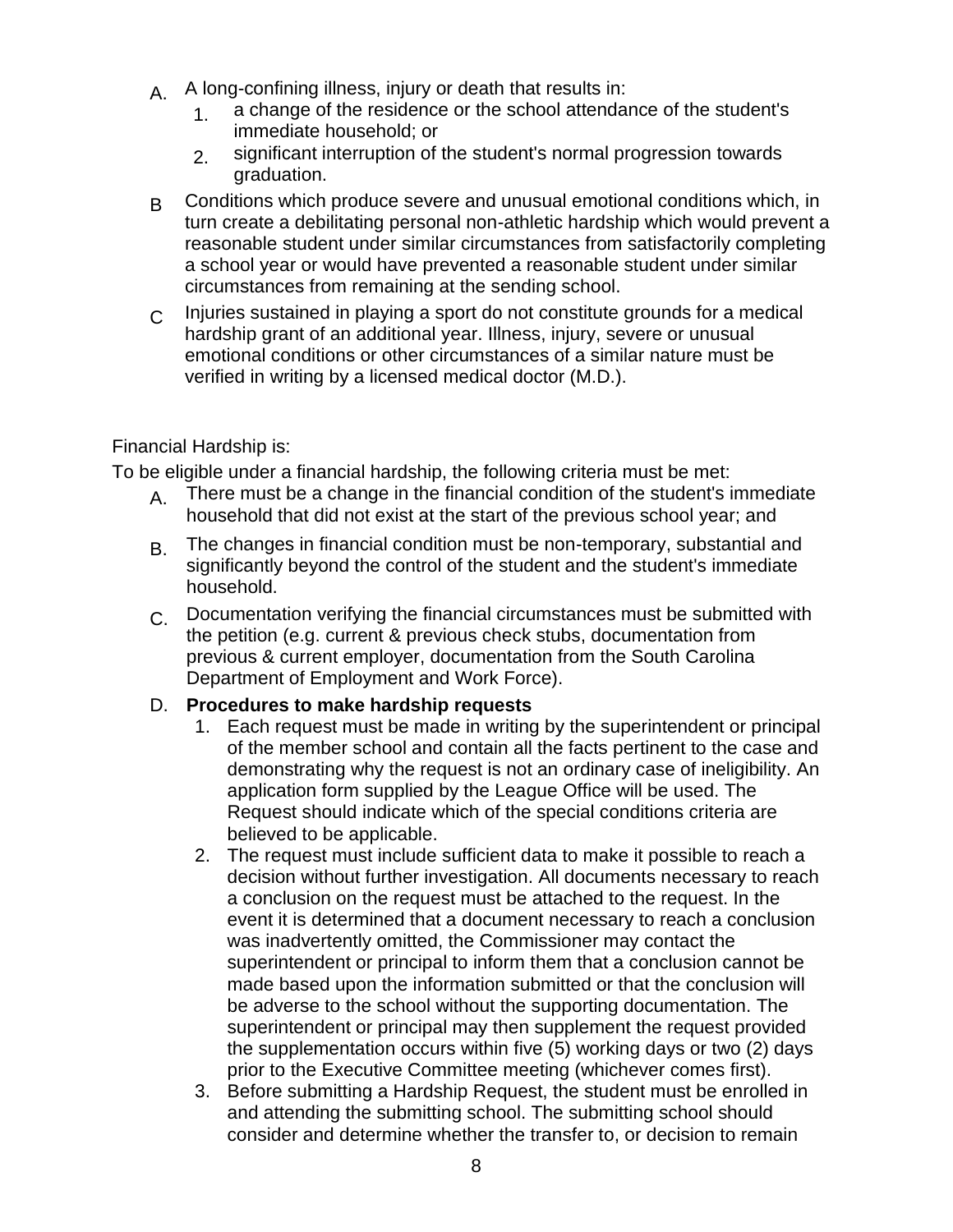at, the submitting school was the result of any of the aforementioned occurrences or factors beyond the control of the student.

- E. Rulings made by the Commissioner may be appealed to the Executive Committee.
- F. The Executive Committee's cause for granting "special conditions" eligibility shall be recorded in the minutes of the meeting.
- G. Ignorance of the rule on the part of the school shall not be considered sufficient cause for setting aside the effects of the rule and shall not constitute a case of ordinary ineligibility.
- H. The decision of the Commissioner (whether appealed to the Executive Committee or not) or the decision of the Executive Committee or Appellate Panel to set aside the effects of a rule shall not be considered as setting a precedent for other cases of somewhat similar nature.

### **Section 6 School Enrollment and Attendance**

- A. A student must be enrolled in the school at which he/she practices or participates; except, home schooled students and/or charter school students, and/or virtual school students, and/or Governor's schooled students subject to certain conditions, are eligible at the public school in the attendance zone of their residence. Governor's schooled students, subject to certain conditions, are eligible at the public school in the attendance zone of which the Governor's schools physical plants are located.
	- 1. If a school district assigns district resident students to a school in the same district and that school has no athletic program, the district can request one of the following:

If the students are to receive their diplomas from the school that does not offer an athletic program, they may be eligible at the district's public school in whose attendance area they live,

or

if the students are not to receive their diplomas from the school that does not offer an athletic program, they may be eligible at the district's public school from which they will receive their diplomas.

2 If the district assigns non-district resident students to a school in the same district and that school has no athletic program, the district can request one of the following:

If the students are to receive their diplomas from the school that does not offer an athletics program, they may be eligible at the district's public school in whose attendance area the school's physical plant is located,

or

If the students are not to receive their diploma from the school that does not offer an athletic program, they may be eligible at the district's public school from which they will receive their diplomas.

3. The conditions above are for athletic purposes only. Enrollment is defined as actual matriculation (complete registration) and physical attendance in classes for one day or participation in a contest prior to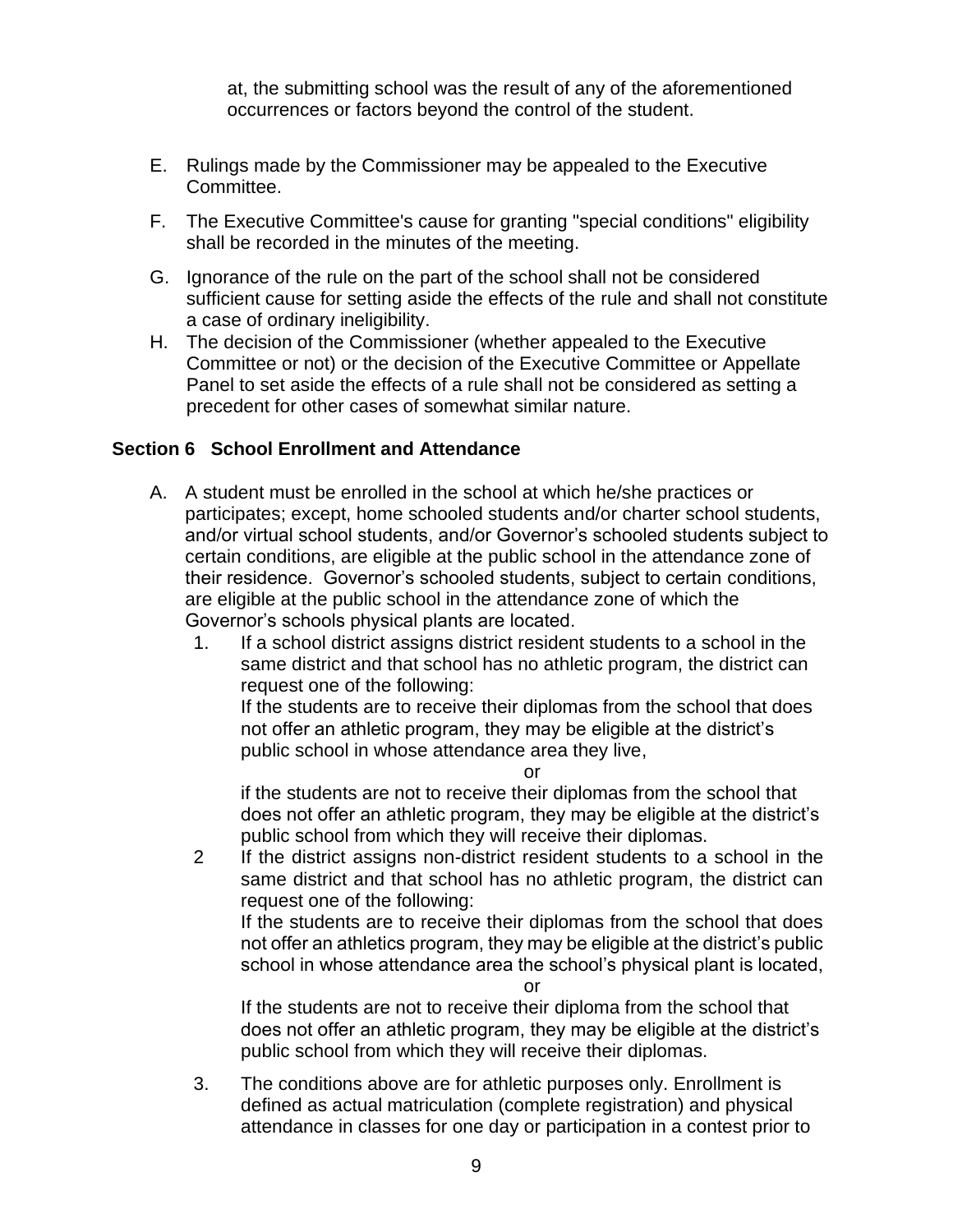either semester. Enrollment must be continuous while participating.

- B. If an interscholastic contest occurs before the formal opening of school, a student is eligible to represent the school if he attended the school during the previous semester, or is living in the attendance area of the school because of a change of residence on the part of the parent or legal guardian and has formally registered in the new school.
	- 1. The student must be eligible in all respects.
	- 2. In case of a new student, he/she must be properly registered in his/her new school and he/she must have been eligible by South Carolina High School League standards to represent the school from which he/she transfers.
- C. If a student fails to enroll and attend classes for one day by the eighth calendar day of the first semester, he/she will not be allowed to take part in any contest of the League until he/she has been a bona fide regular attendant for thirty calendar days. This enrollment must be in the school in which he/she is in attendance or in the school from which he/she was forced to transfer.
- D. A pupil enrolled in the eighth grade for the first time and taking subjects offered in the ninth grade for credit toward a high school diploma will not be considered as having enrolled in the ninth grade.

## **Section 7 Participation and Practice Limitations**

- A. A student must not participate under an assumed name.
- B. To be eligible for interscholastic athletic competition, including practice, a student must be enrolled in the seventh grade or above. Students enrolled in sixth grade and above may practice during the month of May in fall sports that are permitted to practice during that time period. (April & May for competitive cheer.)
- C. A student will become ineligible for interscholastic athletic competition, including practices, at the end of the fourth school year from the time that he/she first enrolled in the ninth grade. Beginning with the ninth grade, a student has eight consecutive semesters of eligibility.
- D. With the exception of football, wrestling, lacrosse and soccer, eligible seventh and eighth grade students may participate on varsity teams.
- E. Participation on junior varsity and "B" teams will be left to the discretion of the local school authorities. It is recommended that teams below the varsity level be restricted to students in the tenth grade and below.
- F. A student whose name appears on a member school's football certificate of eligibility shall not practice with nor participate on another football team for which he has been certified. This restriction includes tryouts. Violation of this regulation will render the student ineligible in football for the remainder of the present school year. Any student in the uniform of and permitted in the bench area of a competing team is participating within the meaning of this section.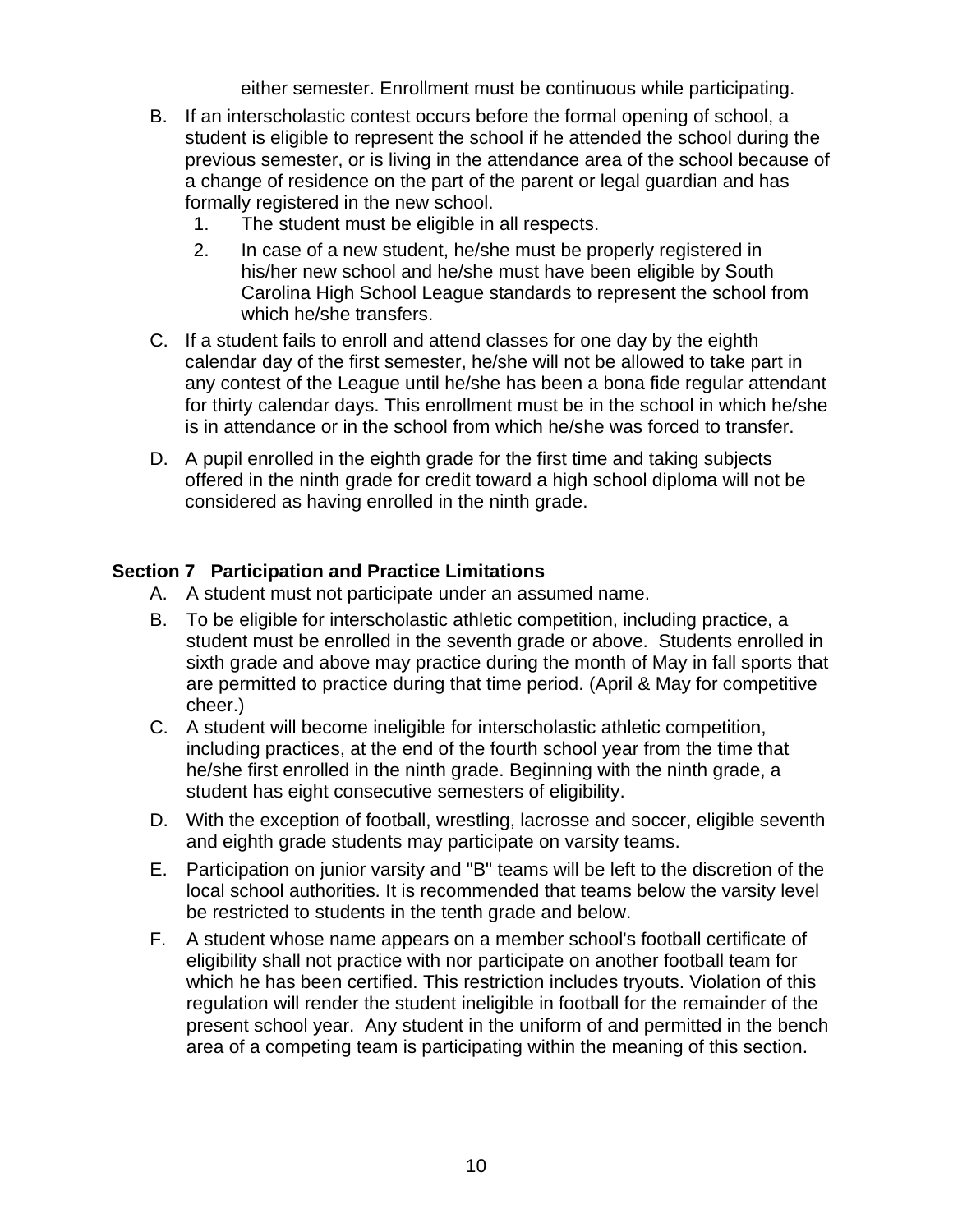- G. Students will not be permitted to participate on teams with members of the opposite sex, except that a female may participate on a male team if no female team in that sport is offered.
- H. Competitive cheer is deemed a sport in which both genders may be on the same team, as limited by rules and regulations.
- I. A student may participate in only one football game on any one day. Students participating in lacrosse, soccer and basketball will be restricted to one game per day except they may play in two games in one day in an invitational tournament. There must be a minimum of one hour's rest between games.
- J. No school shall permit a team to take part in a contest after its regular season or its elimination from the state play-offs. An individual may not transfer to another school team still involved in the regular season or play-offs if his/her team has been eliminated from the play-offs or completed his/her regular season. The Executive Committee may extend the regular season for noncontact activities if in its opinion such extensions are in the best interest of the students involved.
- K. No school shall permit out of season practice in any activity that is not open to all students and mandatory for none.

## **Section 8 Residency and Attendance Area**

- A. A student must reside in the State of South Carolina, unless approved otherwise by the local school district, and is expected to attend the high school which serves the attendance area in which his/her parent or parents, or legally appointed guardian reside. (Refer to Section 10 on Guardianship in this Article)
- B. A student shall always be eligible under the residency rule at the last school where eligibility was established.
- C. An attendance area must be considered as an area determined by the governing body of the school or the district within which students who are resident must attend the high school designated for that area.

## **Section 9 Original Eligibility**

A student establishes his/her eligibility when he/she is academically promoted to and first attends school in the seventh grade. He/she is eligible at this school and the school that it feeds, **unless alternately assigned by the school district;** until he/she attends another school. Should the feeder school supply students to more than one high school, each student's eligibility on a high school team will be determined by the attendance area of the high school in which he/she lives, **unless alternately assigned by the school district**. The residence must be in the school district of the middle school that the student is attending. If the residence is not in the school district of the middle school, which feeds multiple high schools, that the student is attending, that student shall be eligible at the district's public high school in whose attendance area the middle school's physical plant is located, **unless alternately assigned by the school district**. **All alternate assignments are in effect the affected school year.**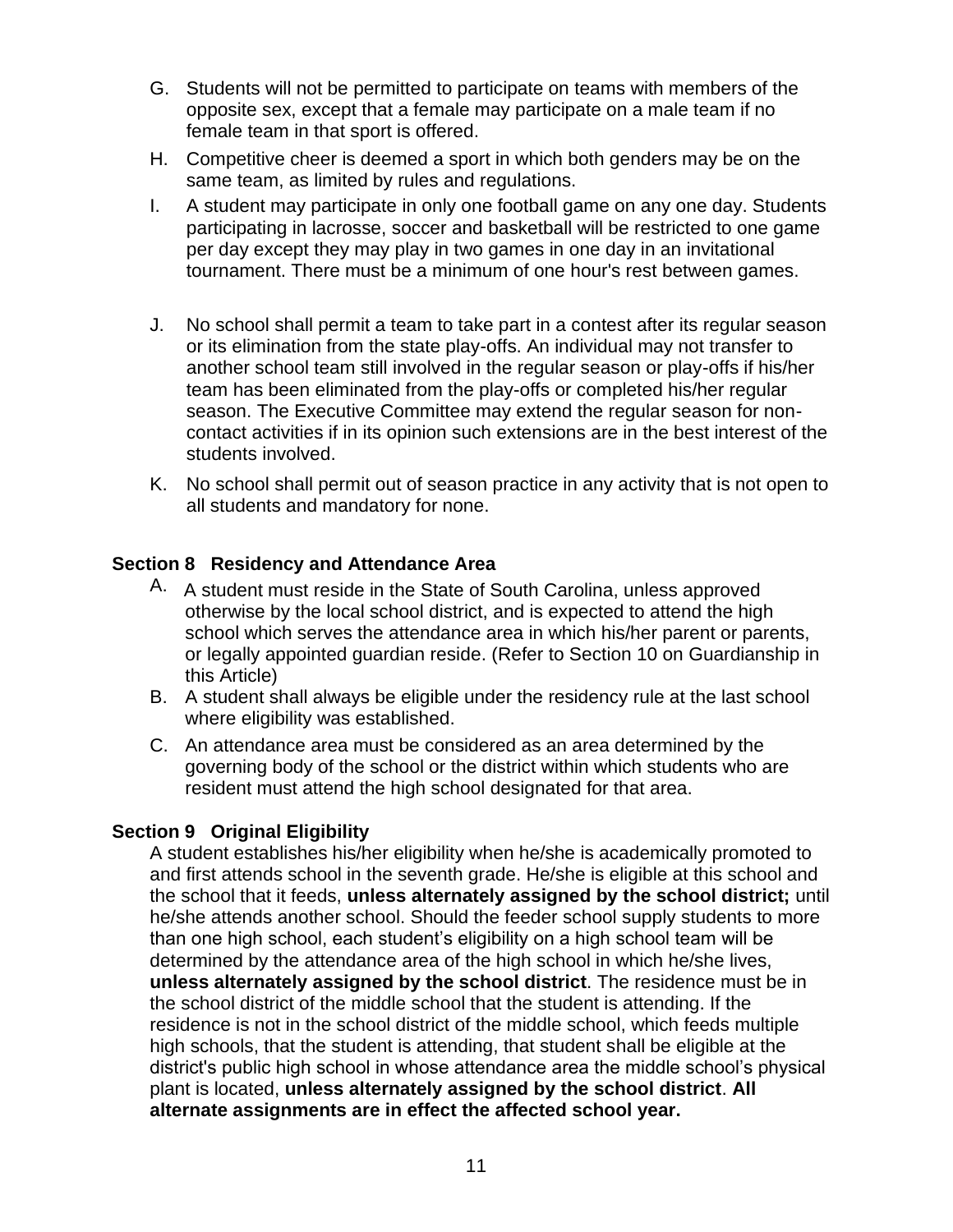## **Section 10 Transfers**

A transfer student will be ineligible for a period of one calendar year at the new school unless he/she transfers under one of the circumstances set forth in subsections (A) through (N) below and only if he/she meets the following two criteria irrespective of whether he/she moves under one of the circumstances set forth in subsections (A) through (N).

- 1. The student must be eligible to represent the school from which he/she transferred.
- 2. The student would be ineligible in the sport for one calendar year if the student has participated on an outside team in which a coach or volunteer coach from the school to which the student is transferring coached or had input into the selection of the outside team. This second criteria does not apply if the student is transferring from a nonmember school and had attended the non-member school the previous two semesters.

In addition to the two requirements set forth above, a student must also transfer under one of the following circumstances to be immediately eligible:

- A. The student and his/her parents must have a bona fide change of residence into the attendance area of the new school. The transfer of school following a "bona fide change of residence" must take place prior to the beginning of the following school year. If a student transfers at any other time, he/she will be ineligible for one calendar year. If because of changes in attendance area lines by the governing board a student's residence is placed in another attendance area, this will be considered the same as a bona fide change of address.
- B. If a student established residence with a person other than a parent prior to enrollment in the seventh grade and this residence is not broken, it will be considered the same as residing with a parent. The student, after entering the seventh grade, will have a one-time move to a biological parent(s) and be given immediate eligibility. The transfer eligibility will be recognized when the transferred student participates in an athletic competition representing the school. The student cannot have participated in the sport in which he/she wishes to be certified during the current school year..
- C. Emancipated students that transfer will be ineligible for one calendar year.
- D. A student transfers to a school in the same district where he/she is currently eligible, or to a school in the district where the student and his/her family lives. The transfer must occur at the beginning of the student's 9th grade year.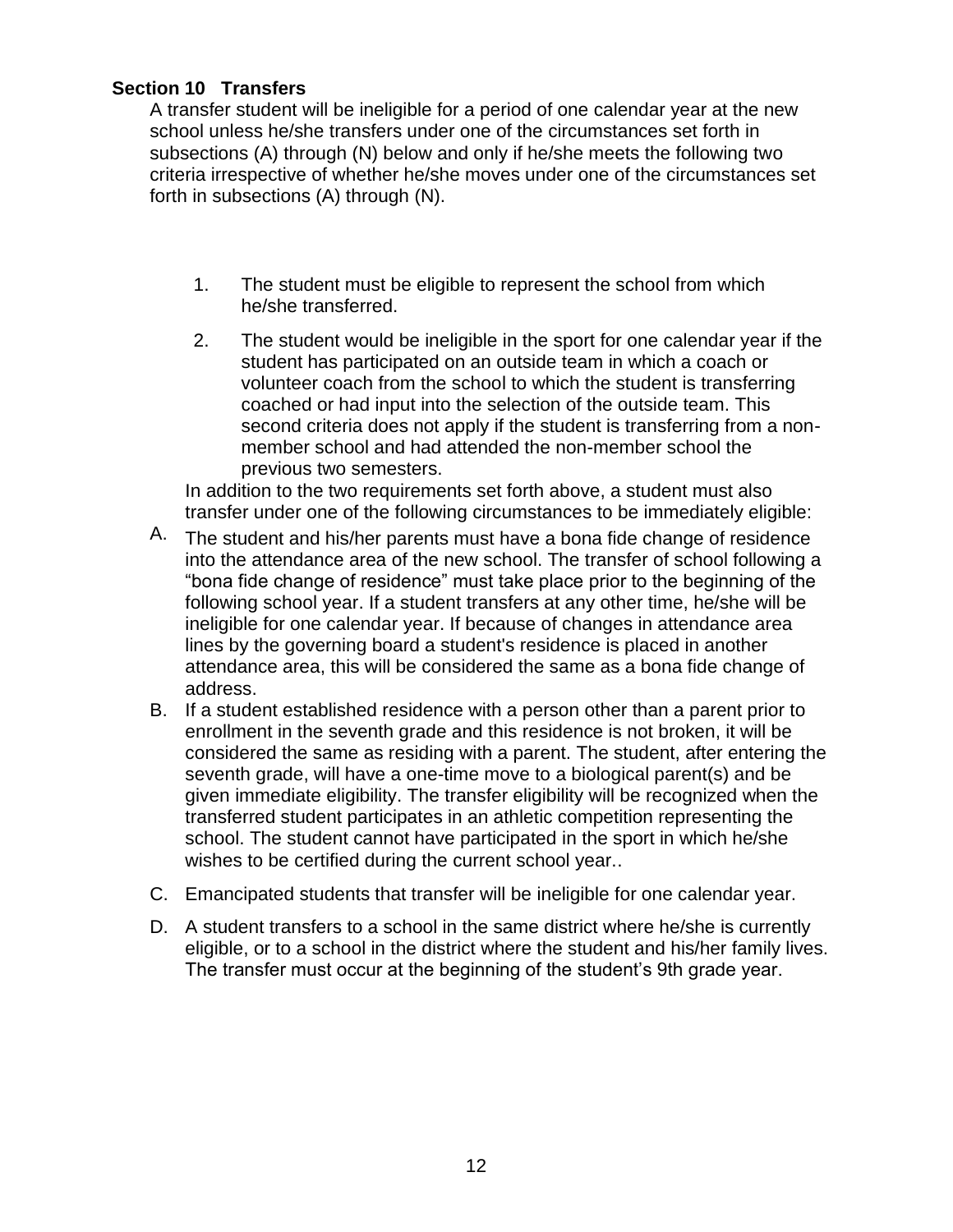- E. A student transfers from a nonmember school to a member school.
	- 1. The student's parents must live in the attendance area of the member school.
	- 2. The student cannot have participated in the sport in which he/she wishes to be certified during the current school year at the school from which he/she is transferring. If a student transfers from out-of-state to in-state with a bona fide change of residence, this rule is not in effect.
	- 3. The student must have been enrolled in the nonmember school for at least 45 school days prior to transferring.
- F. A student who enters a middle or high school IB Program or High School Magnet School program offered by the school district in which the student lives and is attending school will have a one-time move to that program and a one-time move back to his/her home school without loss of eligibility. Students entering the magnet program must do so as  $9<sup>th</sup>$  graders only. The move to or from these programs must be made the first day of school. A move at any other time will require a waiting period until the first day of the next academic year for the student to be eligible. The student cannot have participated in the sport in which he/she wishes to be certified during the current school year.
- G. A student, whose parents separate by court action or divorce and establish residency in different areas, has the option of establishing eligibility with either parent.
	- 1. The separation must be by court action, signed by a judge or stamped by the clerk of court.
	- 2. A transfer of schools must take place prior to the beginning of the following school year.
	- 3. If an in-state student later transfers to the other parent, he/she will have a one year's waiting period unless the change of residence is necessary because of the death of the other parent.
	- 4. If the separation by court action and/or divorce occurred prior to the student entering the  $9<sup>th</sup>$  grade and has been for a period longer than one calendar year, the student may move to the other parent one time and be given immediate eligibility. The student cannot have participated in the sport in which he/she wishes to be certified during the current school year.
- H. A student is placed by the courts in an orphanage or foster home.
	- 1. Written notice of the assignment must be filed in the League Office.
	- 2. Transfer must be to the school in whose attendance area the orphanage or foster home is located.
- I. A student has parents who are citizens of the United States, but reside outside the contiguous United States. Eligibility will be at the school in whose attendance area his/her temporary guardian resides. He/she may not transfer from this school unless there is a bona fide change of residence on the part of the temporary guardian.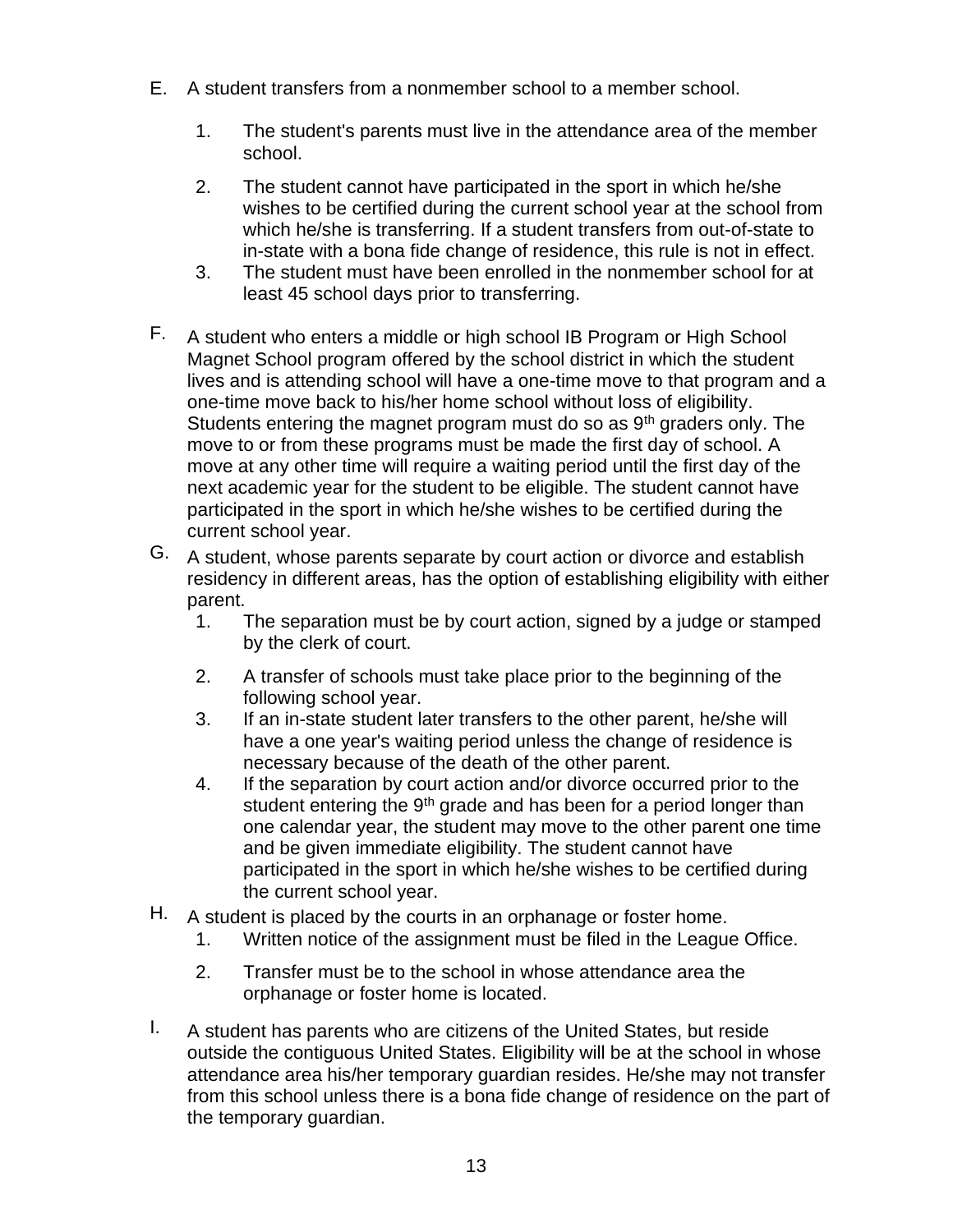- $J.$  If both parents are deceased, the student will become eligible on the day the legal guardianship papers are recorded in the office of the clerk of court.
- K. If a student diagnosed with a disability is assigned to another school (within the district) to take a special program associated with the disability condition that is not offered in his/her home school, he/she will have immediate eligibility at the new school.
- $L.$  When the option of attending a diploma granting vocational school exists and the transfer is made at the end of the eighth grade, the student is eligible at the diploma granting vocational school immediately. Students entering a vocational school at any other time will be required to wait a calendar year before being eligible.
- M. A student transfers to another school in the same district other than ninth grade, provided the affected superintendent and schools' principals approve the transfer. This type transfer is allowed once every (365 days) calendar year and only applicable to member schools located within the district. The student cannot have participated in the sport in which he/she wishes to be certified during the current school year.
- N. A student transfers to another school under the McKinney-Vento Act.

## **Section 11 Guardianship**

A legally appointed guardian will have the same status as a parent under the following circumstances:

- A. Both parents are deceased.
- B. Both parents reside outside the contiguous United States and the parents are United States citizens.
- C. A student becomes a ward of the court and the Department of Social Services assumes legal guardianship.
	- 1. In this case, the parents or former guardians retain no legal rights to or control over the student.
	- 2. Foster parents will be recognized immediately.
- D. A student becomes the ward of an orphanage.

# **Section 12 Foreign Exchange Students**

- A. Foreign exchange students may be granted eligibility for a maximum of one calendar year from the date of enrollment provided they:
	- 1. Reside in the attendance area of the school in which they are enrolled. Any subsequent transfers must be according to South Carolina High School League transfer rules in order to maintain eligibility.
	- 2. Are part of an approved foreign exchange student program that is listed by CSIET upon enrolling in a member school.
	- 3. Have been assigned to schools by a method, which ensures that no student, school or other interested party has influenced the assignment for athletic purposes.
	- 4. Have not graduated or were not eligible for graduation from high school.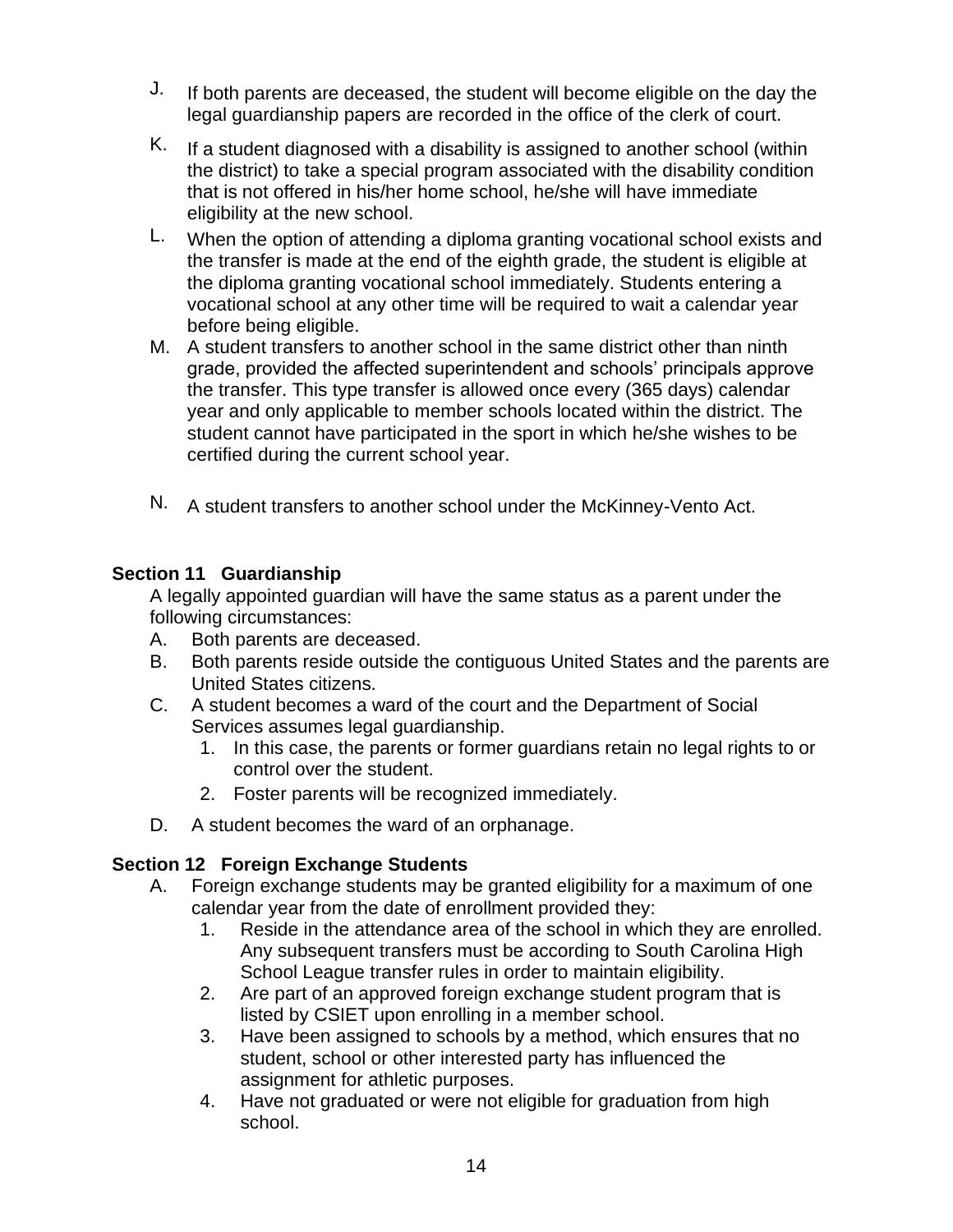- 5. Meet all other eligibility standards while a student at a member school.
- 6. Are submitted on a SCHSL FOREIGN EXCHANGE STUDENT ELIGIBILITY REQUEST FORM that has been approved by a member of the League Staff.
- B. A South Carolina student returning to his/her original school from a foreign exchange program may resume athletic competition provided he/she meets all requirements relative to age and semesters of eligibility.
	- 1. If the student did not receive credits for graduation while participating in the exchange program, he/she will use the semester immediately preceding enrollment in the program to meet the academic standard.
	- 2. The year spent in the exchange program will count as one of the four allowable years of eligibility.

# **Section 13 Effects of School Disciplinary Actions**

- A. A student dismissed from his/her school or facing disciplinary action can return to his/her original school and use credits earned in another school sponsored program in his/her school district in order to meet the academic requirements for athletic eligibility.
- B. This student will lose eligibility if the student is dismissed or removed from the school he/she was attending at the time of the disciplinary action. The student will be ineligible for a minimum of 45 school days, inclusive of the days spent at the other school-sponsored program. Summer school days do not count towards the 45 days.
- C. A student under suspension from school may not participate in an activity of the League.
- D. A student suspended from one school cannot transfer to another school in order to avoid discipline.
- E. A student, who transfers from one school to another while under expulsion or facing expulsion, shall be ineligible to participate in any South Carolina High School League activity for one calendar year.
- F. A student shall not be ineligible for longer than one calendar year for a single disciplinary violation provided the student meets all other eligibility requirements.

## **Section 14 Amateur Status**

- A. A student must maintain an amateur status during the period he/she competes in any League sponsored sport program.
- B. A student may not have competed for money or valuable consideration other than prizes with symbolic value. No participants may accept material awards in excess of actual expenses, including hotel bills and transportation.
- C. It is not a violation of this rule for a student athlete to accept a standard fee or salary for instructing, supervising or officiating in an organized youth sports program not operated by a member school or the South Carolina High School League.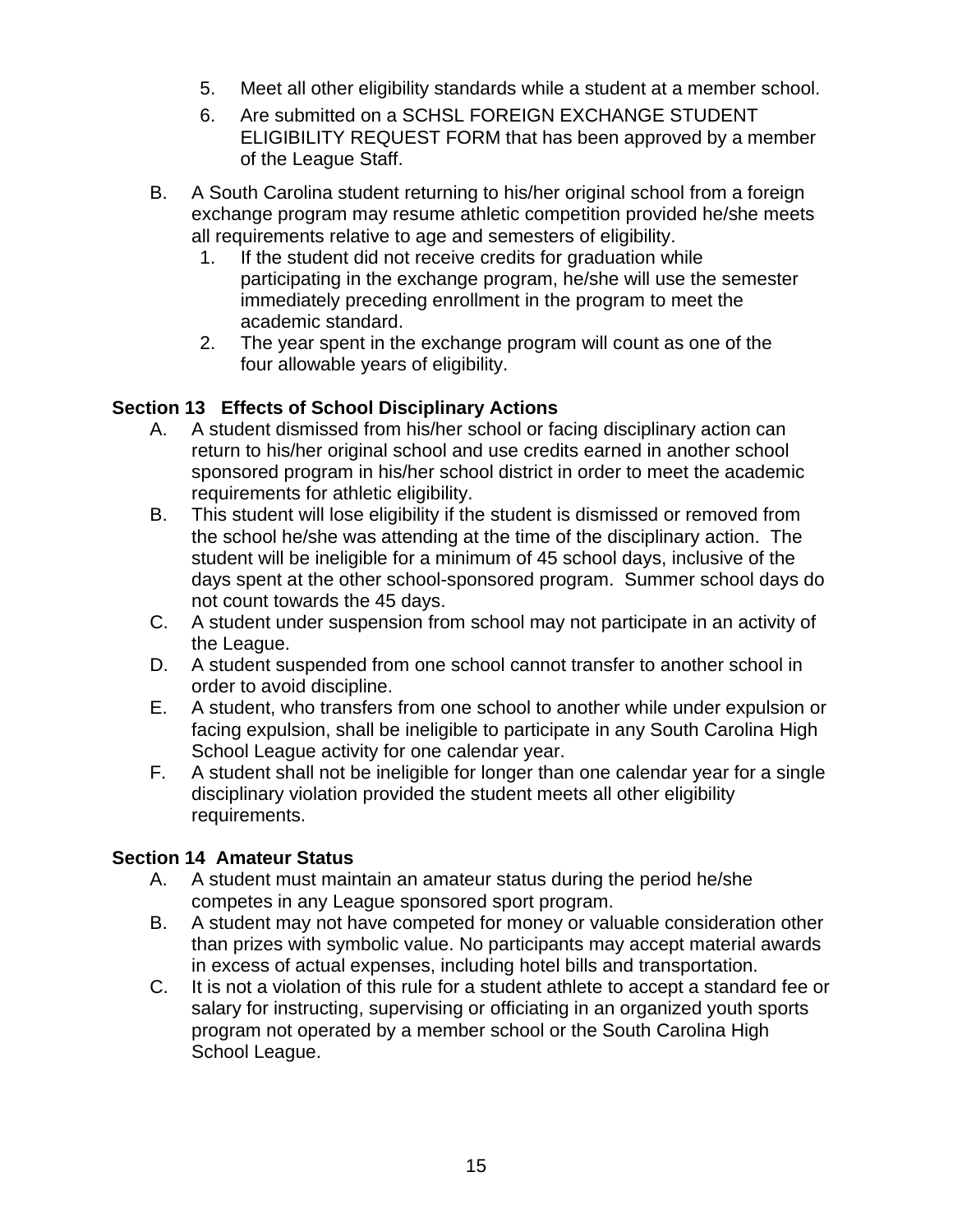## **Section 15 Recruiting**

- A. The recruiting or proselytizing of student athletes shall be considered a violation of the spirit and philosophy of the rules and regulations governing high school athletics.
- B.. A student may not be subjected to undue influence or any special inducement by any person, or group, in any attempt to entice him/her to transfer for athletic purposes. Some examples of undue influence are:
	- 1. Asked by a member of the school faculty or member of a "booster organization" of a school to transfer from one school to another.
	- 2. Financial aid for transportation, room, board or clothing.
	- 3. Promise of a job for the student and/or parent or guardian.
	- 4. Special privileges given to parents such as employment, free or reduced rent, etc.
	- 5. Promise of help in securing a college scholarship.
	- 6. Other privileges or consideration made to induce or influence the student to transfer from one school to another because of his/her athletic ability.
	- 7. Given any consideration not afforded other students.
- C. Any student transferring as a result of recruiting or undue influence may be declared ineligible for a period of one calendar year from the date of the determination of the violation. Any school adjudged guilty of being part of such undue influence shall be subjected to disciplinary action by the League.

## **Section 16 Ineligible Participants**

- A. AN INELIGIBLE PLAYER MUST NOT PARTICIPATE IN ANY INTER-SCHOLASTIC COMPETITION (to included scrimmages, jamborees, tournaments and regular contests), at any level of competition whether varsity, junior varsity, junior high, middle school, "B" and any other team representing a member school. The use of an ineligible player may subject a school to suspension, probation and/or fine. Any student in the uniform of one of the competing schools and permitted in the bench area is considered as having participated in the game, jamboree or scrimmage. A student that participates before fulfilling the requirements of a mandated athletic suspension is an ineligible participant.
- B. The penalties which may be assessed when an ineligible student participates are:
	- 1. The player will be dropped from the team immediately.
	- 2. All contests in which the ineligible player dressed may be forfeited.
	- 3. All honors and individual points earned may be forfeited.
	- 4. The school will be reprimanded and fined.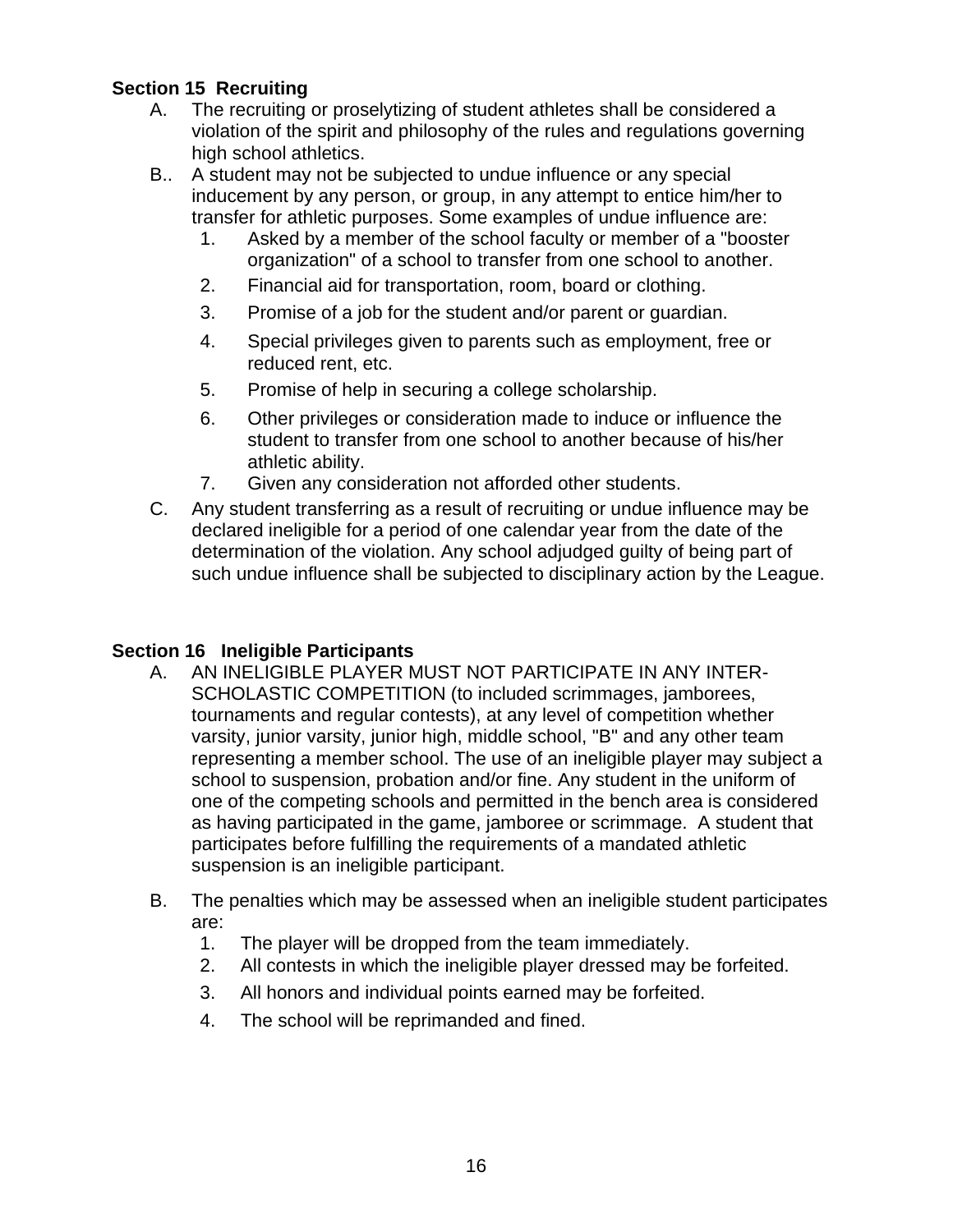- C. Levels of Violations:
	- 1. Minor violation is defined as any violation in which a team or individual gains NO competitive advantage.
	- 2. Major violation is defined as any violation where a team or individual gains a competitive advantage.
	- Level 1: Self-reported minor offense: The member school discovers a possible violation and reports to the SCHSL within two business days. (Paper Work)
	- Level 2: Non-Reported minor violation: Any action initiated by the SCHSL. (Paper Work)
	- Level 3: Self-Reported major violation: Competitive advantage in a contest.
	- Level 4: Non-Reported major violation: Competitive advantage in a contest.

Penalties:

- Level 1: Fine the violating schools an amount not to exceed \$500.
- Level 2: Fine the violating school an amount not to exceed \$1,000. The team will lose one pre-season scrimmage, jamboree, or tournament.
- Level 3: Fine the violating school an amount not to exceed \$2,500. The team will be suspended from all scrimmages, jamborees, and tournaments for one year. Forfeiture of games.
- Level 4: Fine the violating school an amount not to exceed \$5,000. The team will be suspended from all scrimmages, jamborees, and tournaments for one year. Forfeiture of games. The school will be placed on probation not to exceed one calendar year.
- D. If a student is ineligible according to South Carolina High School League rules but is permitted to participate in interscholastic competition contrary to such South Carolina High School League rules but in accordance with the terms of a court restraining order or injunction against his/her school and/or South Carolina High School League, and that injunction is subsequently voluntarily vacated, stayed, reversed or finally determined by the courts that injunctive relief is not or was not justified or expires without further judicial determinations, those actions stipulated in Section 16.B shall be reinstated.
- E. If the school knowingly played the ineligible student, the Commissioner may fine and/or discipline the school, program or team, to include fine, warning, restrictive probation, or probation.

# **Section 17 Certificate of Eligibility and Other Forms**

- A. All students in each sport must be submitted on a certificate of eligibility before being allowed to participate.
	- 1. Eligibility is the responsibility of the principal and the principal must sign all eligibility forms.
	- 2. If there is any doubt about the eligibility of a student, the case should be presented in written detail to the Commissioner.
	- 3. If an ineligible student is submitted on a certificate of eligibility and the student does not participate, the school will be fined \$50.00.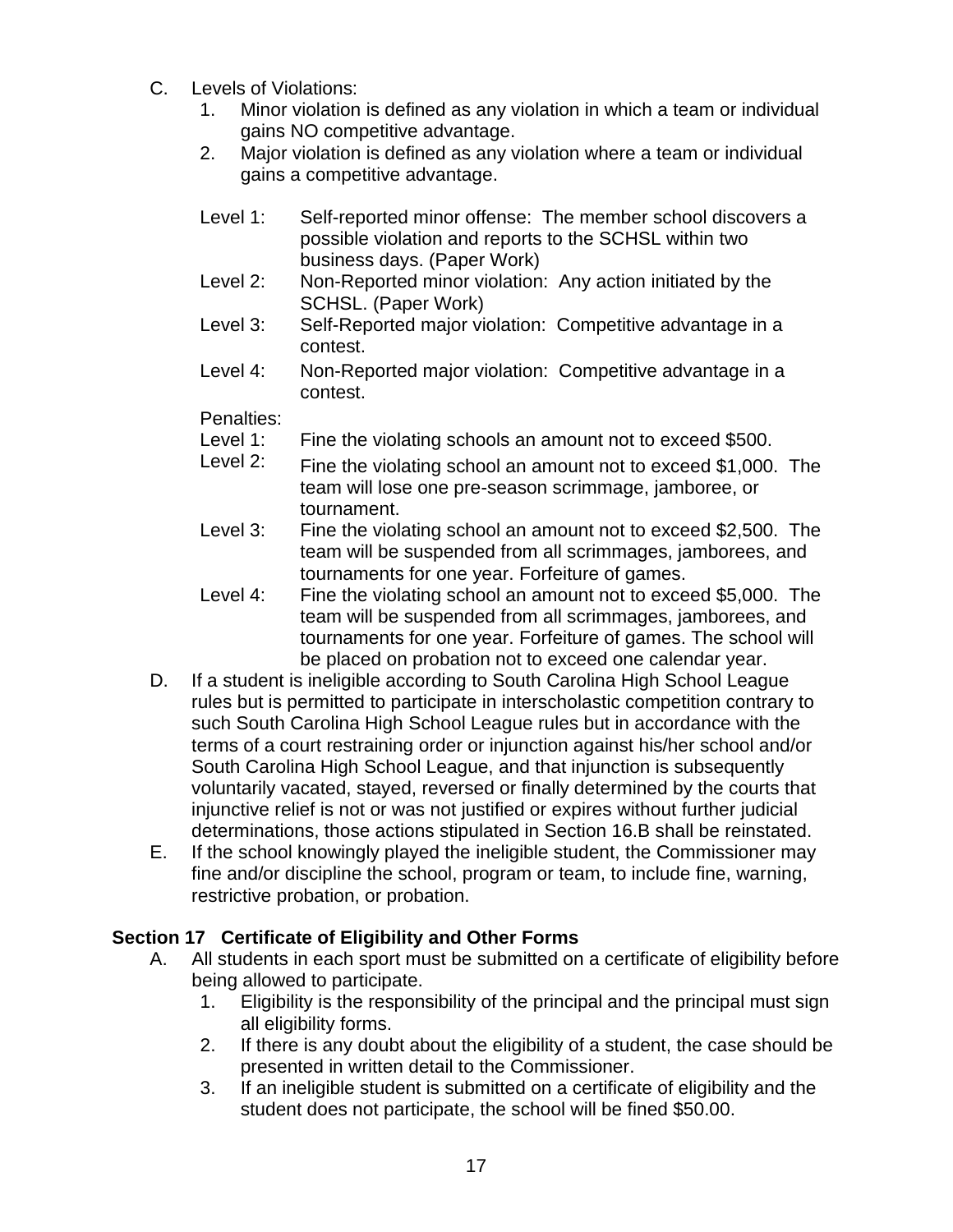- 4. Initial eligibility forms containing at least the number of students composing a legal team must be submitted to the League Office at least seven days before the first regular season contest. (A \$50.00 late fee will be assessed to any school not meeting this deadline.) Should the team participate in a preseason tournament more than seven days prior to its first regular season game, the certificate of eligibility must be submitted before participation in this tournament.
- 5. The minimum number of students necessary to compose a team are: Football - 11, Volleyball - 6, Cross Country - 5, Tennis - 3, Basketball - 5, Soccer - 11, Wrestling - 7, Golf - 4, Track and Field - 6, Baseball - 9, Softball - 9, Competitive Cheer - 8, Swimming - 6, Boys' Lacrosse - 10 and Girls' Lacrosse - 12
- 6. Eligibility forms will be kept on file in the League Office for five years.
- B. Each school shall keep on file for all student athletes, a certified copy of the student's birth record, a duplicate copy of all submitted eligibility forms, transfer form (if applicable), a parent's permission record and preparticipation physical evaluation history form(s) properly filled out and a current physical form properly completed by a licensed doctor of medicine or a nurse practitioner in a written collaboration with a licensed medical doctor or a certified physician assistant in a written collaboration with a licensed medical doctor.
	- 1. These forms must be on file for all participating students regardless of level of competition.
	- 2. Forms can be found on the South Carolina High School League website.
	- 3. **A physical examination is valid from April 1 of the current school year through the following school year.**
- C. Special Form A must be sent to the South Carolina High School League Office on each transfer student who has not been enrolled in his/her school and/or feeder school for at least one calendar year. The South Carolina High School League Office must review all transfer forms before the student is submitted on a Certificate of Eligibility.
- D. A Foreign Exchange Student Eligibility Request Form must be approved by a member of the South Carolina High School League staff prior to submission on a certificate of eligibility. **Special Form A is not accepted for foreign exchange students.**
- E. The records of each school shall be open to inspection or investigation by the Commissioner or his/her representative. Any school failing to open these records for investigation shall be subject to a fine not to exceed \$100.00 and/or dismissed from the South Carolina High School League for a period not to exceed one calendar year.
- F. **Schools that violate any of the preceding sections of this article shall be subject to a fine of not less than \$50.00 and not more than \$5,000.00 and/or probation for not more than one calendar year.**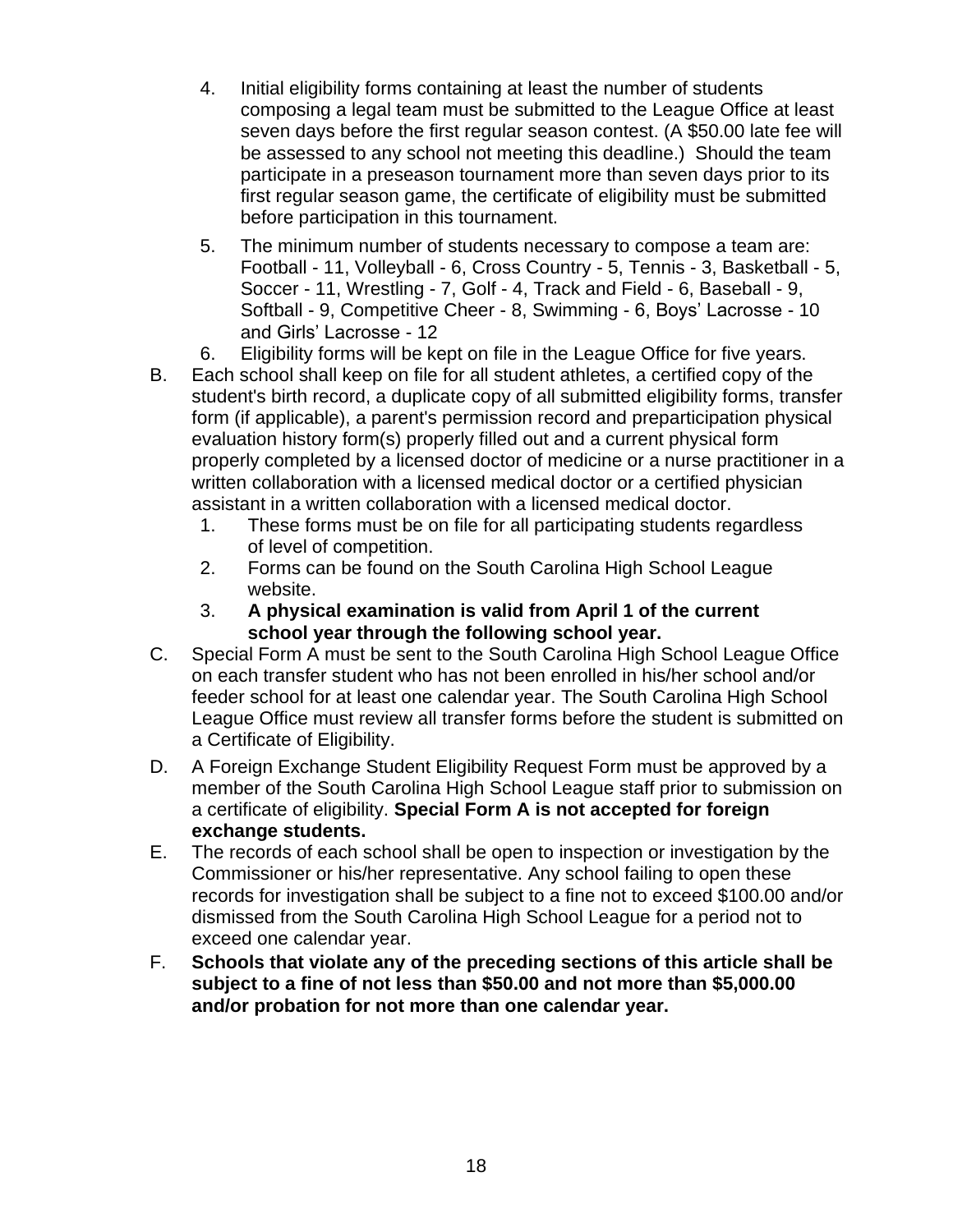## **ARTICLE IV - SCHOOL REGULATIONS**

### **Section 1 Schedules**

Each school will furnish the Commissioner a copy of all varsity sport schedules. Dates for submitting schedules are listed in the Rules and Regulations on page 3. Schools that are late in submitting these schedules will be assessed a \$50.00 late fee.

## **Section 2 Opponents**

- A. No school shall enter any contest with a South Carolina public school that is not a member of the League or with a public high school in another state that is not a member of the high school association of that state.
- B. Member schools may play non-member private schools, parochial schools and preparatory schools. Member schools may play teams such as college freshman, alumni or textile teams provided these games are included on the regular schedule of the school and inclusion does not cause the school to exceed the limits in number of regular season games allowed. A game between the team of a school and a team composed of faculty members of the member school is not considered an interscholastic contest and is permitted provided it is played within one month after the conclusion of the sport season.
- C. Any school who has reason to believe that a member school is playing an ineligible student must notify the member school and the League Office immediately. Any member school knowingly playing against an ineligible player shall suffer the same penalty that is imposed on the school playing the ineligible.
- D. No member school shall allow its team to engage in a contest with any school suspended for an infraction of the eligibility rules of the League.
- E. No member school shall allow its team to engage in any invitational or playoff event with a school placed on probation by the League or any other governing body for amateur athletic competitions.
- F. No school shall allow its team to engage in any contest with a school involved in, or subject of, any litigation that prohibits the League, its Executive Committee or its Commissioner from enforcing the Constitution, Bylaws, or Rules and Regulations of the League.

### **Section 3 Coaches**

- A. No school shall employ anyone as head coach in any sport who is not at least a half-time employee in the school district, and who does not receive his entire pay for coaching from the governing board of the school district in which he/she is employed.
	- 1. Any coach who has retired from the South Carolina Retirement System is exempt from this section provided he/she coached the sport for at least ten years.
	- 2. Assistant coaches who do not meet the foregoing qualifications must receive their entire pay for coaching from the governing board.
	- 3. All responsibilities and control of the team must be in the hands of the head coach or acting head coach and may not be delegated to an assistant. Assistant coaches should have the same qualifications as the head coach but it is not mandatory.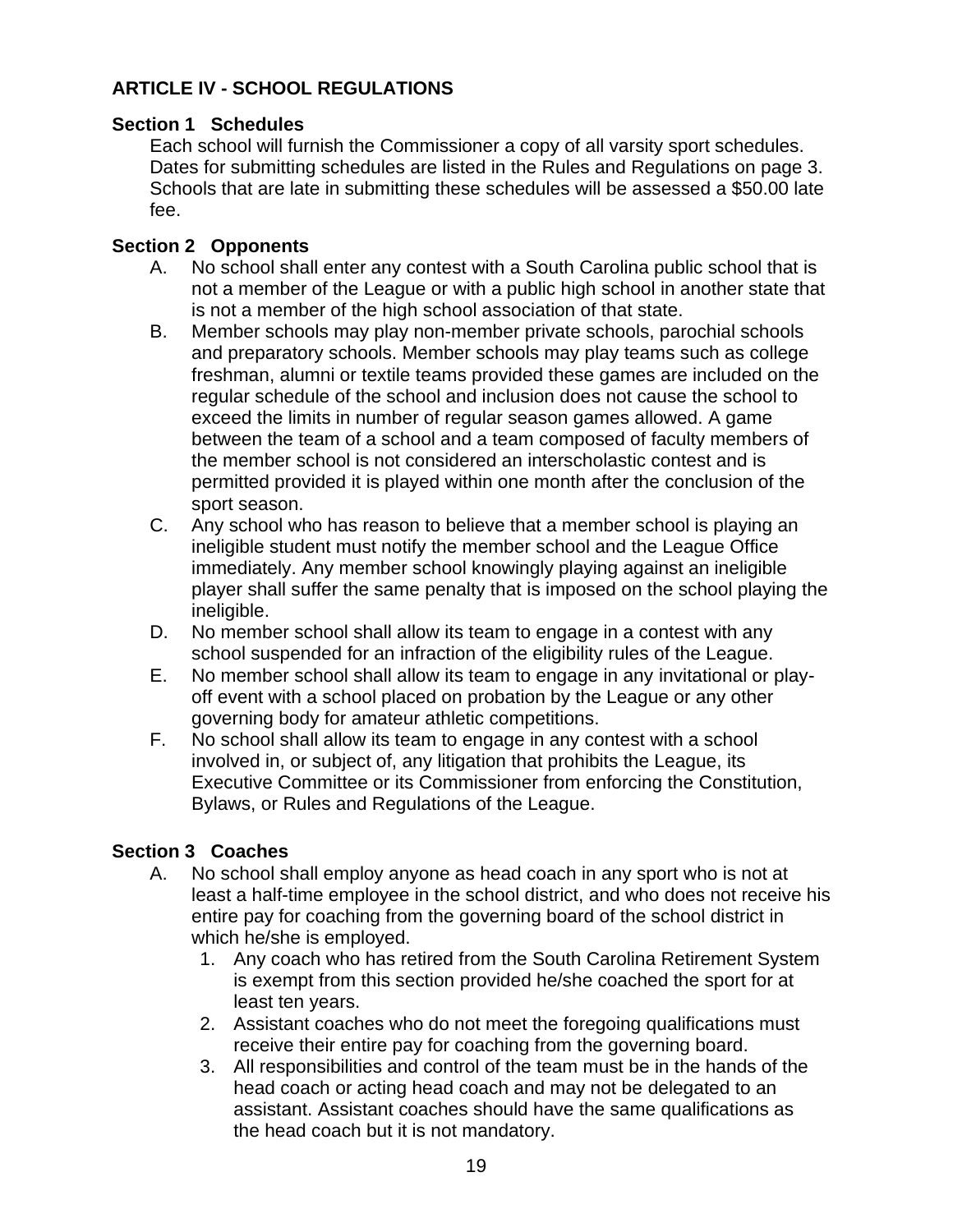- 4. Exceptions to the head coach policy may be made provided the coach satisfactorily completes the coaches' education program. All requests for exceptions to the head coach policy must be submitted in writing for approval by the League Office and:
	- a. A letter giving the following assurances must be submitted to the League Office for approval prior to this person assuming his/her duties.
	- b. The principal of the school certifies that there is no one in the school that can fill the coaching positions.
	- c. The principal assumes full responsibility for the person appointed to fill this position.
	- d. Any pay received for filling this position comes from the governing board.
- 5. Volunteer coaches must do nothing more than help coach. If a volunteer coach becomes involved in any confrontation, the school must assume full responsibility and have them removed from their coaching duties for the remainder of the year in all sports.
- B. A school will not permit its athletic coaches to accept a gift if the gift is given as a part of a statewide promotion without the approval of the Executive Committee.
- C. A school will not permit its athletic coaches to accept a gift if the gift is given by external sources as a means of advertisement or inducement.
- D. The Executive Committee strongly recommends that school boards discourage large or expensive gifts to athletic coaches.

# **Section 4 Scouting - Photographic Equipment**

- A. A school will not permit the use of photographic equipment or the use of pictures made with such equipment in scouting the athletic events of opponents except under the following circumstances:
	- 1. If the event is a regular season event and written permission is granted by all participating teams.
	- 2. If the event is a play-off event and written permission is obtained from all competing teams and the Commissioner.
- B. This section does not prohibit exchange of film or tape by coaches.

# **Section 5 Inter-Team Scrimmages**

- A. Inter-team scrimmages in all varsity sports shall be limited to two pre-season scrimmages. Pre-season is defined as being prior to the first regular season contest.
	- 1. An inter-team scrimmage is a scrimmage between two or more teams not composed of students of the same school.
	- 2. Only eligible students may scrimmage.
	- 3. A school may hold an inter-team scrimmage on the eighth day of legal practice.
	- 4. Schools will be permitted one sub-varsity scrimmage and a jamboree. (See Middle School section for Middle School regulations.)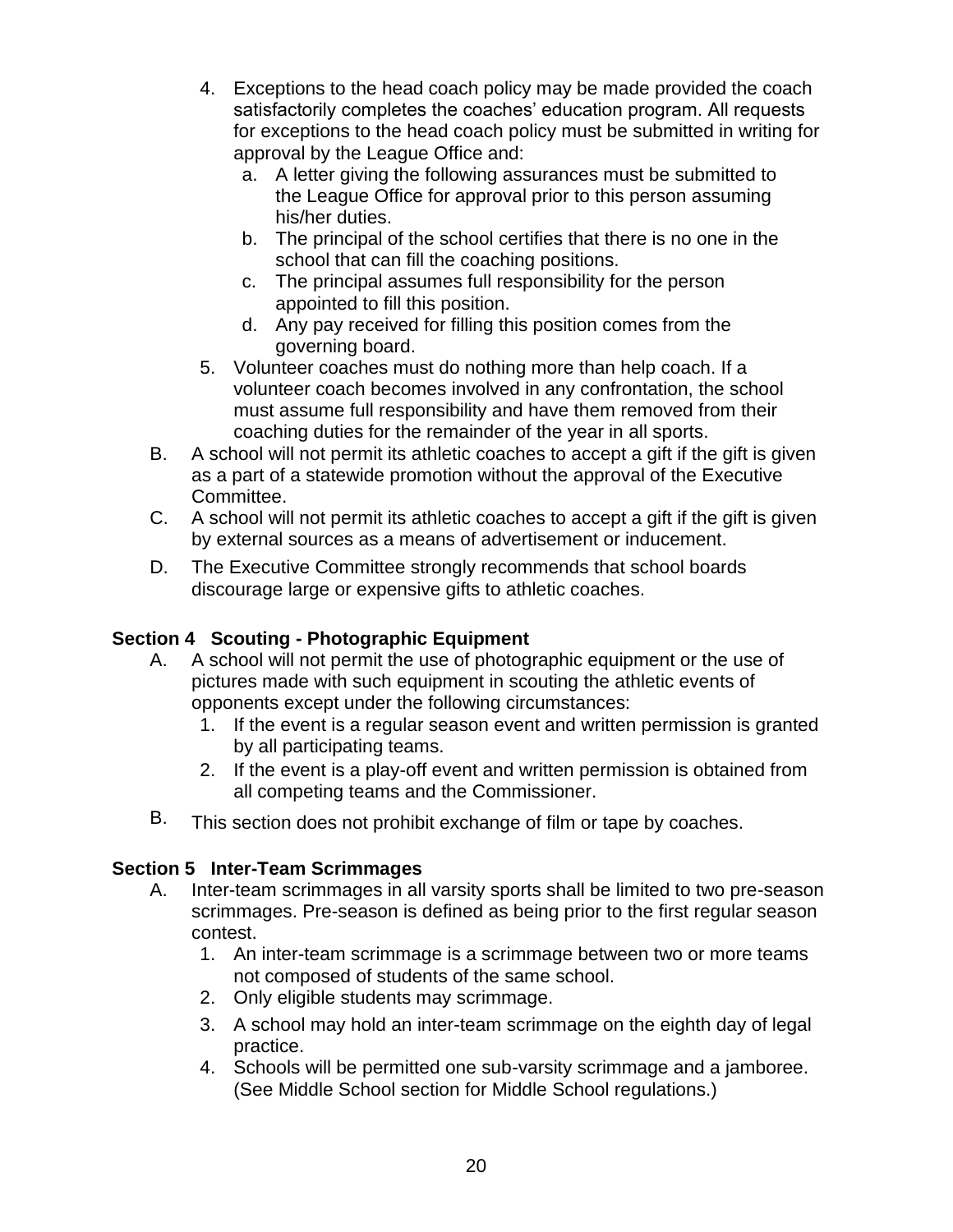- B. In all inter-team scrimmages, the following regulations are to be observed.
	- 1. Total time for two teams is four consecutive hours, with maximum scrimmage time of three hours. Total time for three or more teams is five consecutive hours, with a maximum scrimmage time of four hours.
	- 2. Schools may charge for **one** inter-team scrimmage per sport.
	- 3. No official will be paid a fee for services. Expenses may be paid.
	- 4. Coaches of either team may stop play at any time for instructional purposes.
	- 5. Officials will be used if available. If not, assistant coaches will be assigned to these duties to help prevent injuries to players.

#### **Section 6 Post Season or Bowl Games**

No participation will be allowed in an out of state game that is construed as a post season or bowl game

#### **Section 7 All-Star Games**

A school may permit its coaches, its facilities and its student-athletes who are seniors, to be a part of any all-star game in which high school students participate that does not conflict with the North Carolina-South Carolina Shrine Bowl Football Game or the annual all-star games sponsored by the South Carolina Athletic Coaches Association and the South Carolina Coaches Association of Women's Sports. Further, football, basketball, volleyball, softball, baseball, wrestling, golf, tennis and soccer all-star games held by the South Carolina Athletic Coaches Association are approved.

#### **Section 8 Contracts for Contests**

- A. Failure to fulfill a contract properly signed by the superintendent, principal or athletic director may subject the school to disciplinary action. A contract shall be the agreement of the parties concerned, reduced to writing and signed by each school.
	- 1. Schools will not make contracts for more than two years. Any contract made for more than two years will not be valid.
	- 2. Official contract forms may be obtained from the South Carolina High School League Office website.
- B. So that opponents will know the grade level of the various teams sponsored by a member school, the member school will issue contracts and designate the top grade level permitted on the non-varsity teams for football, wrestling, and soccer. (Example: Junior Varsity—tenth grade and under.)
- C. The Commissioner will not enforce oral contracts or oral agreements to changes in written contracts.
- D. The South Carolina High School League considers it a breach of contract when a school official removes a team from the playing area before a game is complete.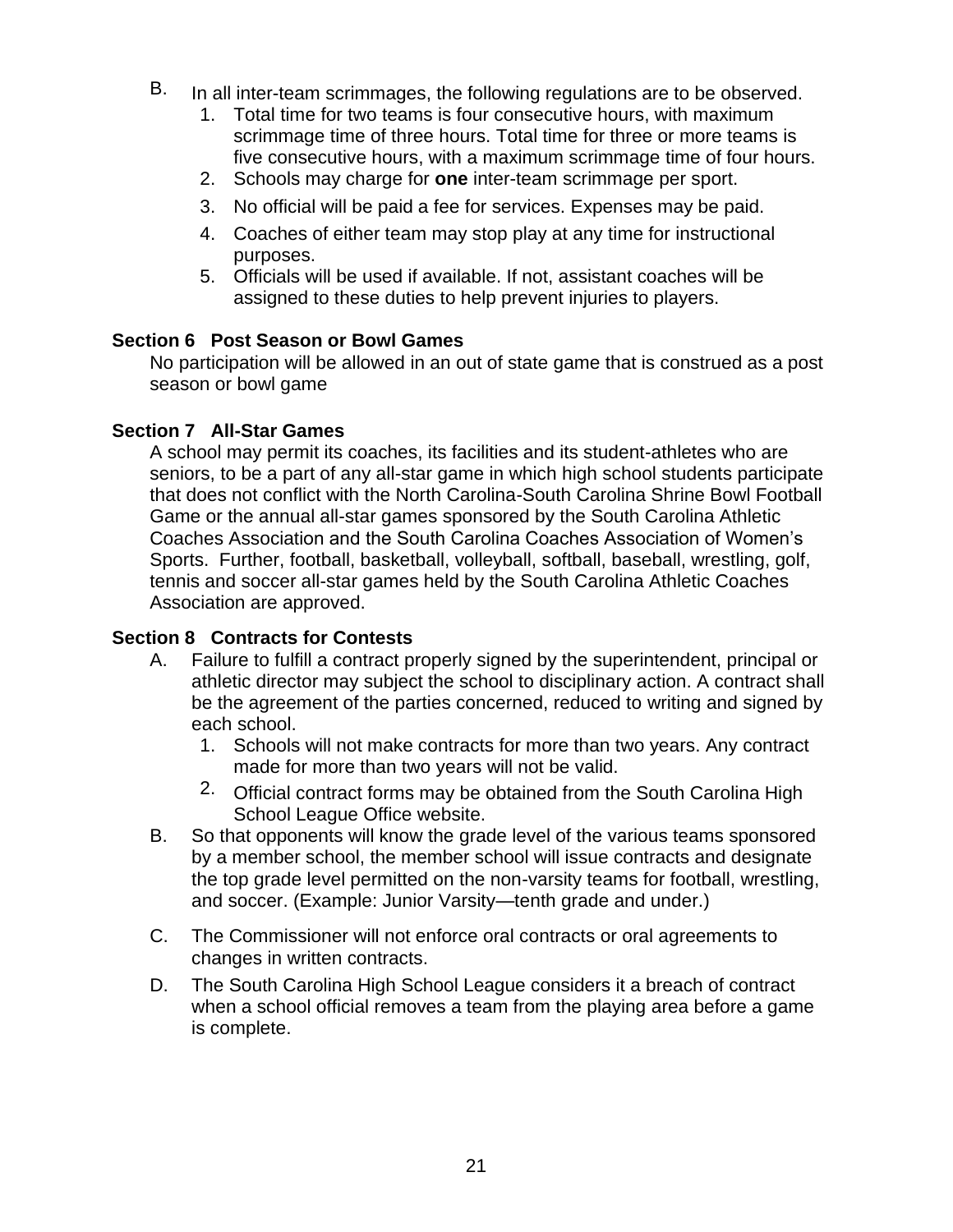## **Section 9 School's Responsibility for Safety and Conduct**

- A. A school shall be responsible for the conduct of its coaches and players whether the home team or the visiting team. The home team shall provide ample police protection for all games. Uniformed security should be provided at all varsity football and basketball games. In other sports, the level of security should be based on the experience and expectation of the coaches and the administration of the member school. Fencing and designated areas for the teams and the fans assist the security personnel, the coaches and the administration to monitor and enforce security protocols.
- B. It is the responsibility of the host school to furnish clean and sanitary dressing room accommodations for the visiting school. A school failing to furnish adequate dressing facilities will be reported to the League Office.
- C. Only authorized persons are permitted in the team's bench area and the school is held responsible for the actions of all the persons permitted in this area whether it be coach, physician, cheerleader, student or spectator.
- D. In case of unsportsmanlike conduct on the part of the coaches, school officials, players, students or spectators of a school, the school will be subject to discipline by the Commissioner consisting of a warning or reprimand, probation not to exceed a year and/or a fine not to exceed \$500.00.
- E. In cases of more serious unsportsmanlike actions, the South Carolina High School League Executive Committee may discipline the school by a fine not to exceed \$2,500.00 and/or suspension from the League not to exceed one year.
- F. **Schools which violate any of the preceding sections of this article may be subject to a fine of not less than \$50.00 and not more than \$5,000.00 and/or probation for not more than one calendar year.** The League's Statement of Policy concerning unsportsmanlike conduct is in the Rules and Regulations section of this handbook.

# **ARTICLE V – PROTESTS**

## **Section 1 Protests**

For the purpose of this section, a protest is an objection to the outcome of a contest or to the eligibility of a student. Protests involving sport rules will be heard only in those sports that allow protests: baseball and softball. Objections not falling within the definition of a protest under this article may be handled by the Commissioner.

## **Section 2 Procedures for Filing Protests**

- A.. Protests based on eligibility and protests between schools of different regions will be ruled on by the Commissioner.
- B.. Protests (except those on eligibility) within a region will be ruled on by the region executive committee.
- C. Appeals to rulings by the region executive committee and rulings by the Commissioner shall be heard by the South Carolina High School League Executive Committee and shall be made in accordance with Article I, Section 3. A protest against a school will not be considered by any committee of the League until the head of the accused school (or representative) has been furnished copies of all communications having a bearing on the case.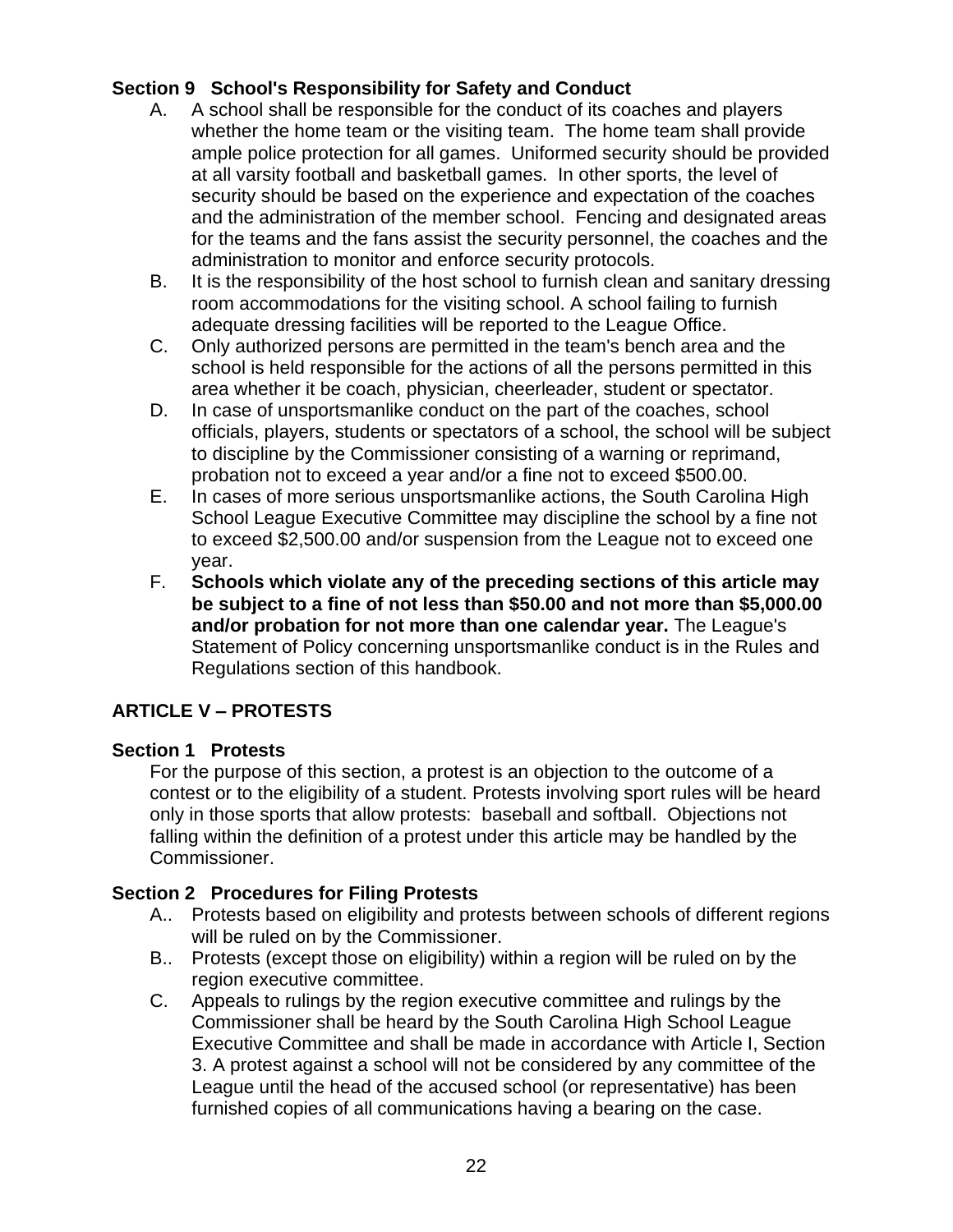- D. The Commissioner shall not consider any protest against a school without a written request from the principal or superintendent of the school making the protest.
	- 1. The protest must identify the player(s) or situation(s) in question.
	- 2. The protest must stipulate at least one reasonable alleged violation.
- E. The district superintendent and principal of the school filing a request for an investigation or an appeal shall receive a written copy of any decision rendered by the Commissioner or the South Carolina High School League Executive Committee.

## **Section 3 Replacing Ineligible Teams in Play-offs**

- A. If a team is eliminated before a play-off game, the region from which the eliminated team comes shall have the right to select another region representative.
- B. If a team is eliminated after the first play-off game, the ineligible team will be eliminated as soon as the violation is detected and the schedule of elimination will continue.
- C. If the team with the ineligible player won the last elimination game prior to the time declared ineligible, the game shall not count and the team with the eligible players shall continue in the elimination.

# **ARTICLE VI - LEAGUE INCOME**

## **Section 1 Gate Receipts**

- A. The South Carolina High School League will receive 20% of the gross gate receipts of specified post-season events. Region tournaments and play-in games are considered post-season play.
- B. The South Carolina High School League will not receive any share of invitational tournaments.
- C. A financial statement for all interscholastic events not on the regular season schedule as well as the League's 20%, when applicable, must be sent to the South Carolina High School League office within fifteen days of completion of the event.
- D. In any play-off contest in which disbursements exceed receipts, the South Carolina High School League office will refund its share of the receipt to the play-off director the amount of the loss not exceeding the total amount of the 20%.

# **ARTICLE VII - LEAGUE PASSES**

- A. The South Carolina High School League office will issue identification cards (passes) to member schools for entry into South Carolina High School League sponsored athletics events according to the following plan and only South Carolina High School League passes will be honored for League playoff contests.
	- 1. A pass for each high and/or middle school coach and each certified athletic trainer verified by their principal as full time coaches or certified trainers; up to two cheerleader sponsors for schools which do not participate in competitive cheer, and one athletic secretary as submitted by the school principal.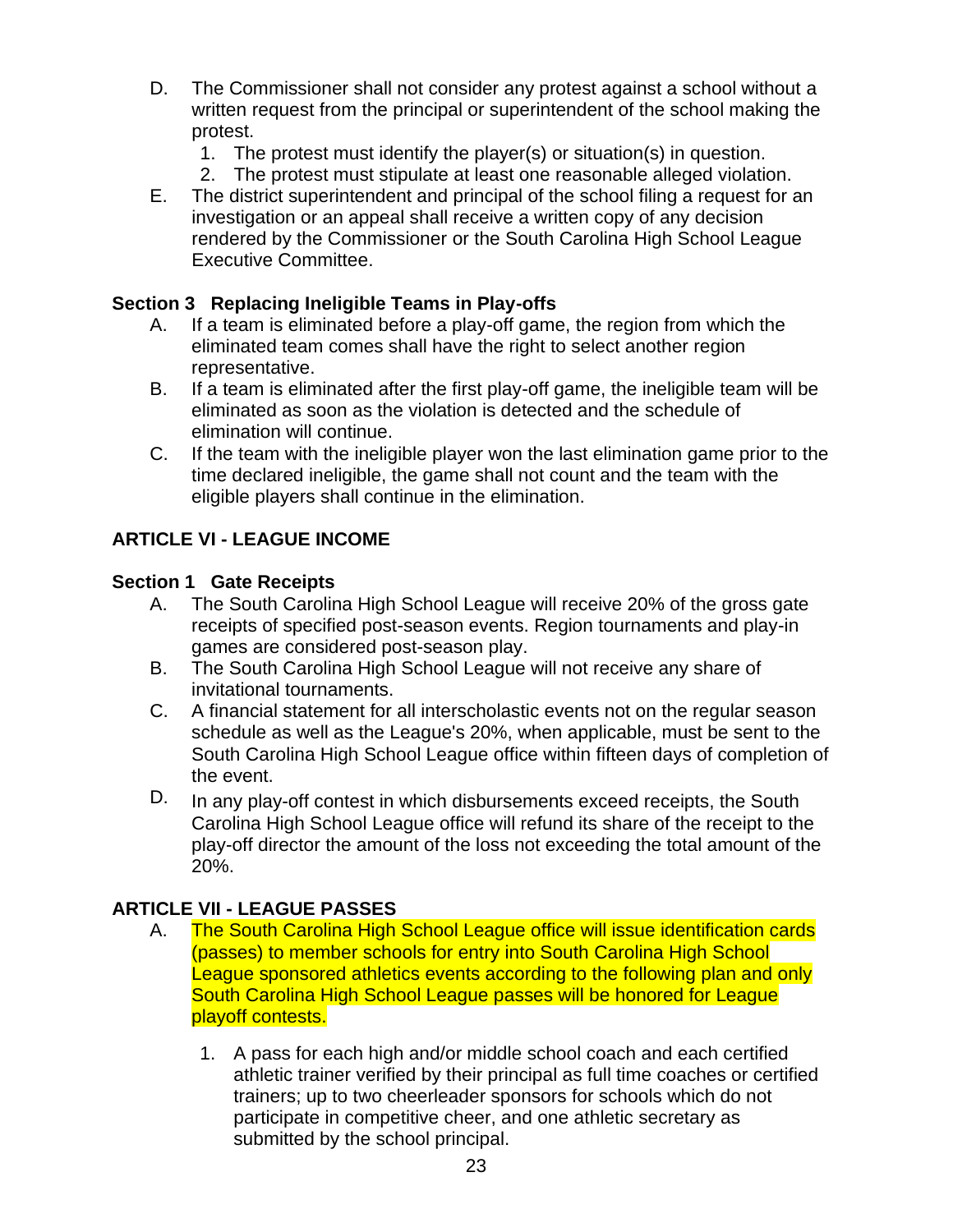- B. Each superintendent, assistant and/or area superintendent, district level directors, principal and assistant principal will be issued a pass, as submitted by the district superintendent.
- C. Members and former members of the South Carolina High School League Executive Committee and the League staff will also receive passes.
- D. Athletic directors, athletic coaches, certified trainers, cheerleader sponsors, athletic secretaries, principals, assistant principals, and superintendents and assistant superintendents with a minimum of ten years' experience in any category, and retired from the State Retirement system, may receive a pass by applying in writing to the South Carolina High School League Office.
- E. Four passes shall be issued to four-year in-state colleges and/or universities with football programs. All other four year in-state colleges. shall be issued two passes. Additional passes may be purchased for university/college coaches.
- F. Any other state supported institution for post-secondary education may request passes and will be granted up to two passes.
- G. The spouse of a deceased athletic coach who coached for at least ten years shall be issued a pass upon written request to the Commissioner.
- H. In addition, district directors of officials' associations will receive passes to be used for scouting their particular sports.
- I. Replacement passes will be reissued at a cost \$50.00.

# **ARTICLE VIII OFFICIAL RULES FOR CONTESTS**

National Federation Rules shall govern all athletic contests between member schools and in League sponsored events. Any deviation from these rules must be pre-approved by the South Carolina High School League Executive Committee or the Legislative Assembly.

## **ARTICLE IX – AWARDS**

- A. The student's principal or the Commissioner must approve all awards.
- B. Outside agencies that desire to present awards or recognize students should first secure concurrence of the school principal.
- C. Permission for statewide recognition should be received from the Commissioner.
- D. A plan for awards to state champions and runners-up, both individual and team, will be devised by the South Carolina High School League Executive Committee and will be given to the League office as instructions.
	- 1. All trophies awarded in any tournament in competition towards a state championship shall bear the seal of the South Carolina High School League.
	- 2. No awards other than those presented by the South Carolina High School League will be permitted for any competition beyond region play.
	- 3. Region trophies may not exceed 21" in height.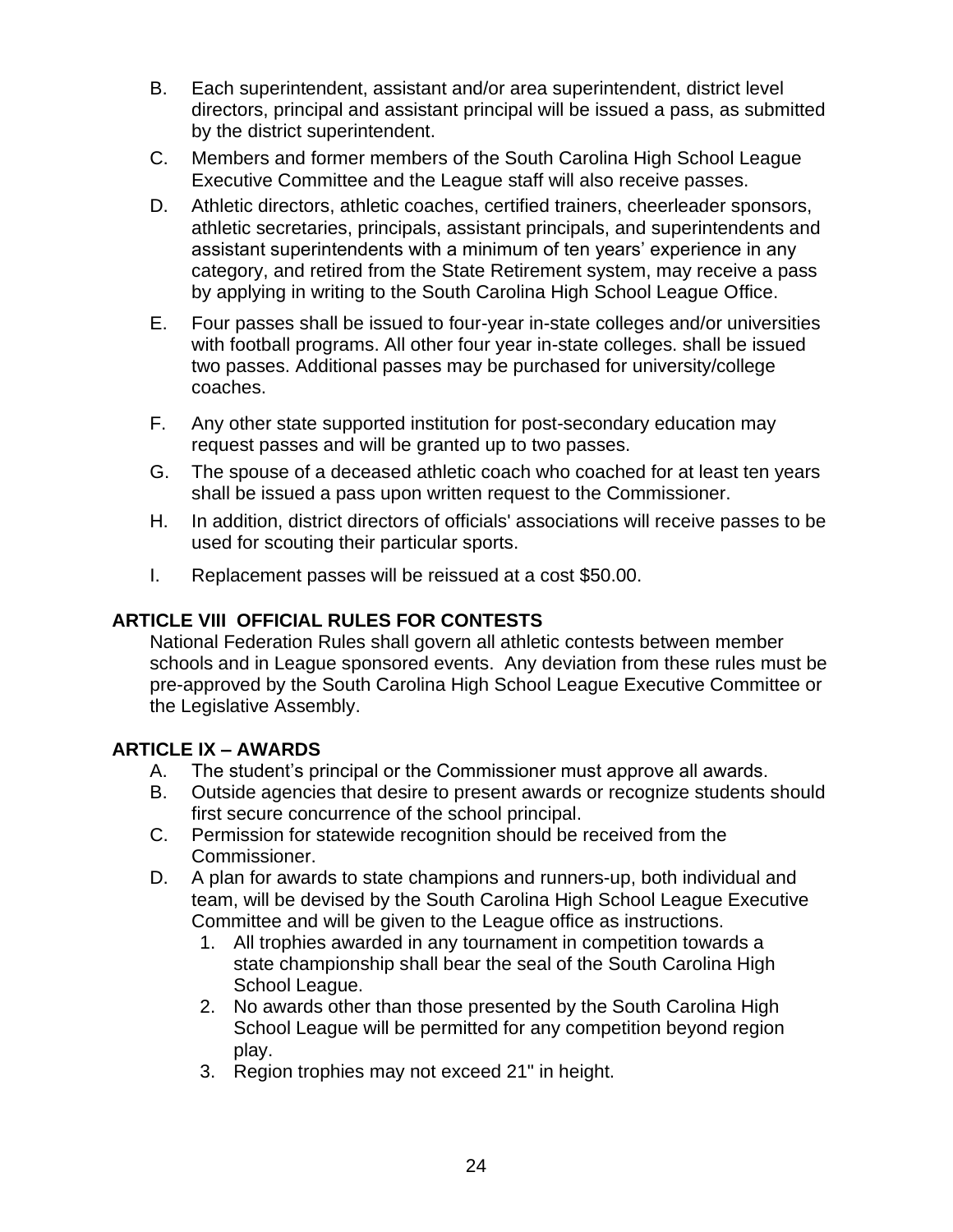# **ARTICLE X - OFFICIALS' ASSOCIATIONS**

### **Section 1 Organization**

- A. The South Carolina High School League has the authority to organize and institute officials' associations for the sports in which its members participate.
- B. These organizations will furnish schools with certified officials for their games.
- C. All officials in any varsity football, basketball, baseball, softball, wrestling, volleyball, competitive cheer, lacrosse and soccer contests must be certified by the office of the Commissioner.

## **Section 2 Fees**

- A. Officials' fees shall be set at the February meeting of the South Carolina High School League Executive Committee.
- B. Fees to be charged each official for membership shall be designated by the South Carolina High School League Executive Committee.
- C. Officials' associations must submit their proposals on fees to the Commissioner by December 1 of each year. If no proposal is submitted, the South Carolina High School League Executive Committee will retain the fee structure in place.

# **ARTICLE XI – AMENDMENTS**

- Section 1. Proposed amendments to the Constitution and/or By-laws must be submitted to the Commissioner by the principal or superintendent of a member school, prior to January 1. The Commissioner may also submit proposed amendments to the Constitution and/or By-laws for consideration and/or legislative action.
- Section 2. The Commissioner shall submit the proposed amendments to the State Executive Committee prior to January 15. The South Carolina High School League Executive Committee will publish the proposed amendments in the January Bulletin of the League with its recommendations on each proposal.
- Section 3. The Legislative Assembly, by majority vote, may edit any amendment or resolution submitted for legislative action.
- Section 4. A two-thirds majority shall be required for adoption of a proposed amendment to the bylaws.
- Section 5. The President, in case of a tie vote, shall cast the deciding ballot.
- Section 6. A delegate must be present at the Legislative Assembly in order to vote.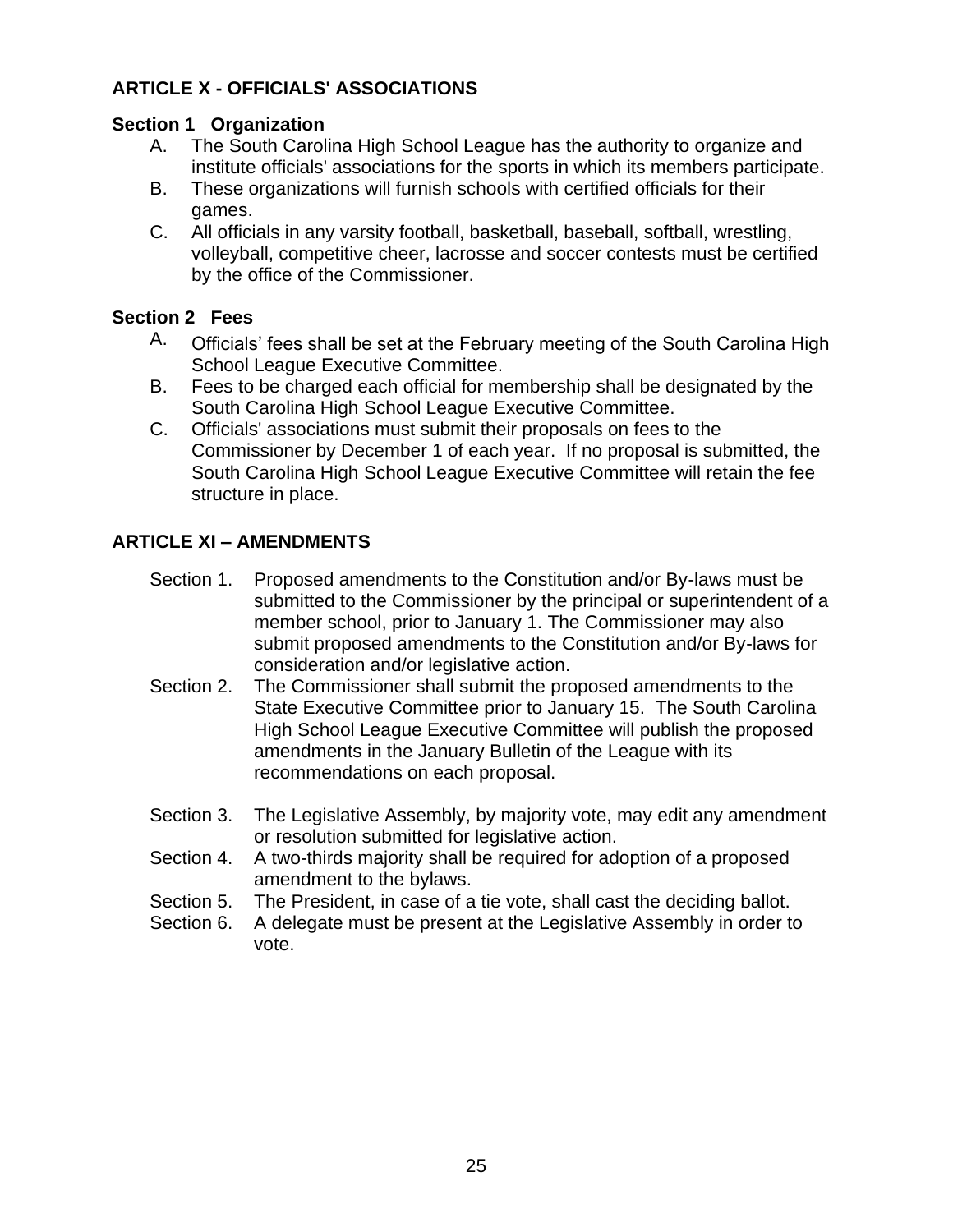### **ARTICLE XII - DEFINITIONS**

### **Section 1 Semesters Defined**

- A. FIRST SEMESTER:
	- 1. The first semester begins when classes convene on the first day of the semester and ends when classes are dismissed on the last day of the semester.
	- 2. A semester is half a school year.
- B SECOND SEMESTER:

The second semester begins when classes convene on the first day of second semester. Second semester ends when classes are dismissed on the last day of the semester.

### **Section 2 Bona fide change of residence**:

- A. A "bona fide change of residence" is defined as follows:
	- 1. The move must be with the intent of being permanent.
	- 2. Under no circumstances can a family have two residences for eligibility purposes.
	- 3. The head(s) of the family must make the change.
	- 4. The entire household and furniture must be moved into the new residence.
	- 5. The original residence must be clearly closed as the residence of the family and must not be used by the family.
	- 6. When parents are not separated by court action and when they are residing in different places, the residence is generally considered the residence at which the owner occupied exemptions are given or the residence for taxation of personal property.
	- 7. Should the family move out of the attendance area before one calendar year has passed, the student athlete will be declared ineligible on the date of the move.
	- 8. When there is doubt, the principal should present all facts to the South Carolina High School League Office. The League Office will decide on each case individually, considering the facts of each case.

### **Section 3 Expulsion**

Expulsion is defined as the dismissal of a student from school by the board of trustees.

## **Section 4 Symbolic**

The word symbolic is used to mean that the award must have some relationship to the sport being played. The following are permitted when given by the school: regular letter awards of the school; miniature gold and silver footballs, basketballs, track shoes or other similar emblematic awards; sweaters or jackets; ribbons, banners, medals, trophies, plaques, cups, etc. and banquets. The following are not permitted: wearing apparel; service (such as board, laundry, dry cleaning, etc.); membership in other than school letter organizations; fountain pens, or similar articles that have distinct economic value and may be sold freely and easily on the regular market. If watches or rings are given, these should not be so valuable as to likely be resold easily on the regular market.